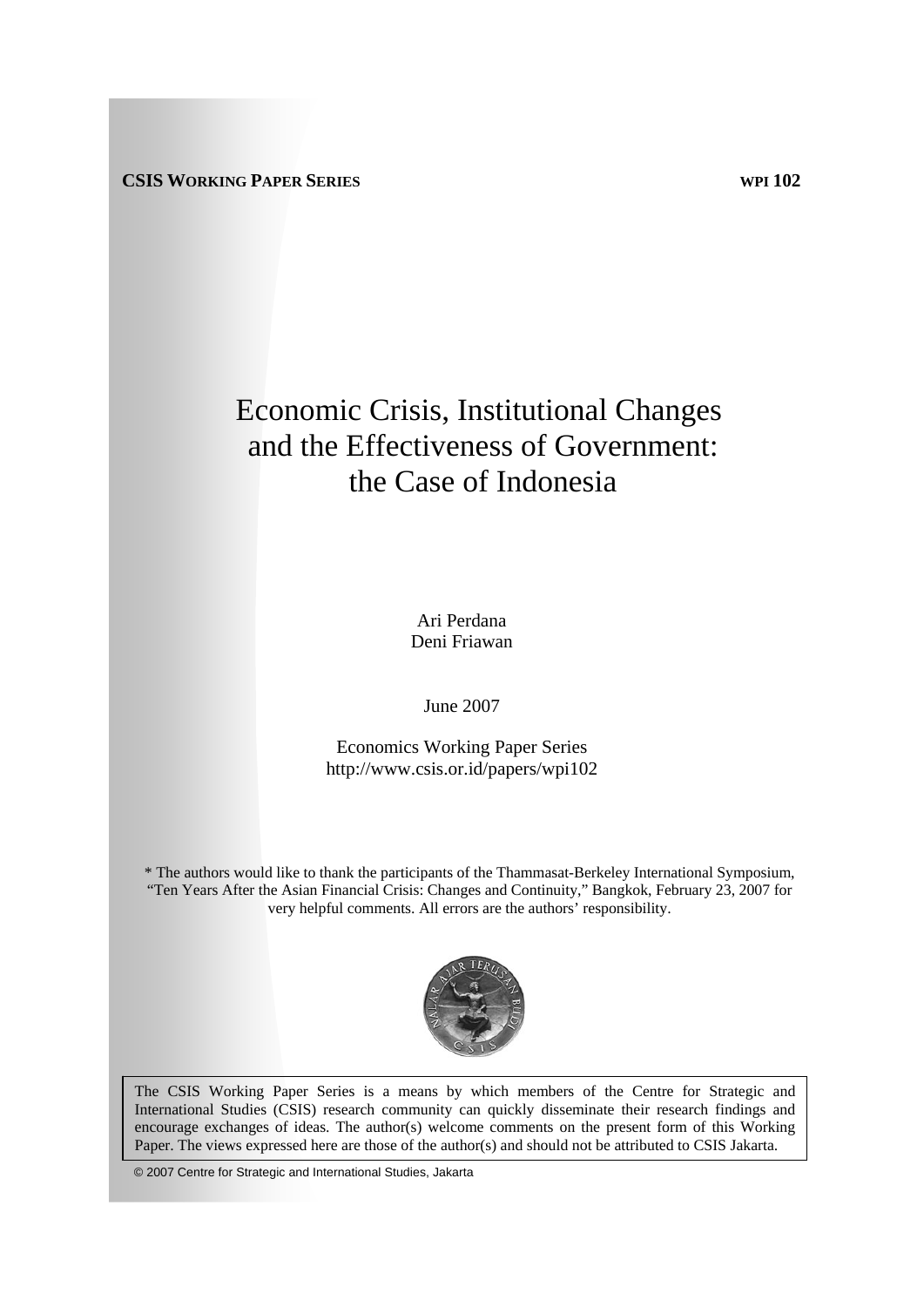Economic Crisis, Institutional Changes and the Effectiveness of Government: the Case of Indonesia Ari Perdana Deni Friawan CSIS Working Paper Series WPE 102 June 2007

# **ABSTRACT**

Ten years after the crisis, Indonesia is still struggling to solve the problems in four major issues: economic stabilization and recovery, democratic transition and political reform, decentralization of political power, and the redefinition of national identity. This paper will explain the major changes in the political sphere, and how they affect the effectiveness of government in delivering economic recovery. This paper argues that democratic transition and decentralization affects economic recovery through the quality and effectiveness of governance. These changes have had mixed results in the economic policymaking. On the one hand the new system provides more check-and-balance mechanisms. On the other hand, it delays the decision-making process and creates new patterns of rent-seeking activities. This paper discusses these changes in two main parts. First, it quantitatively evaluates the impact of this transformation on the quality of institution and government effectiveness using the available and widely used Governance Indicators. Second, it provides a qualitative description on the process and outcomes of the political transformation.

Keywords: Indonesia, Asian financial crisis, institutional change, democratic transition, decentralization, governance index.

Ari Perdana [Ari\\_Perdana@csis.or.id](mailto:Ari_Perdana@csis.or.id) Dept. of Economics CSIS Jakarta, Indonesia

Deni Friawan Deni Friawan@csis.or.id Dept. of Economics CSIS Jakarta, Indonesia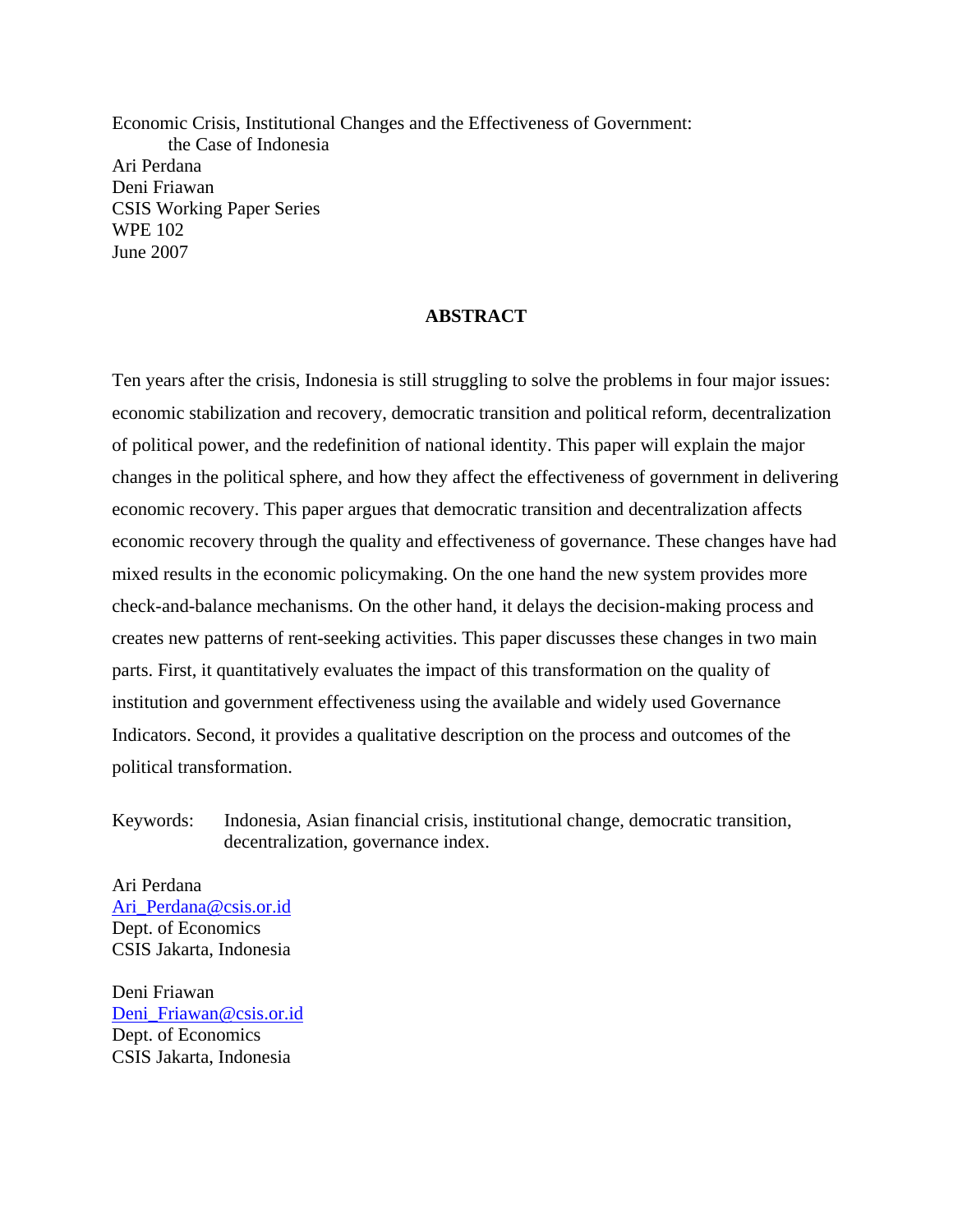In many ways, the Indonesian economy has relatively recovered from the 1997 economic crisis. By 2006, the economy has grown at 6-6.5 percent per year, while inflation has been kept at single digit, despite an episode of two-digit inflation at the end of 2005 following the sharp increase in fuel prices. However, some other aspects are yet to return to normal. The economic growth has been mainly driven by consumption and monetary sector. Real sector has yet to fully recover. This has significant impact in the labor market, as 11 percent of the labor force is still unemployed. Consequently, 17 percent of the population still lives below the poverty line.

The magnitude and complexity of the crisis explain these mixed achievements. The 1997 crisis, although started as a financial crisis, has turned into a more complicated, multidimensional crisis. In addition to economic problems, the country has also had to deal with the socio-political changes. To sum up, ten years after the crisis, Indonesia is still struggling to solve the problems in four major issues: economic stabilization and recovery, democratic transition and political reform, decentralization of political power, and the redefinition of national identity.<sup>[1](#page-2-0)</sup>

Each of those problems is a serious challenge, let alone they happen simultaneously. It is difficult to disentangle each from the other, as well as draw the causality among those factors. We can draw any arrows from any one point to the other, and we will always find valid arguments about causality. For example, economic collapse has brought and end to the strong central autocratic government, which paved the way for democratic transition and decentralization movement. However, changes in the political landscape have also affected the speed and quality of economic recovery.

<span id="page-2-0"></span><sup>&</sup>lt;sup>1</sup> Deutser (2002:6) refers to these as the 'four horsemen of Indonesia.'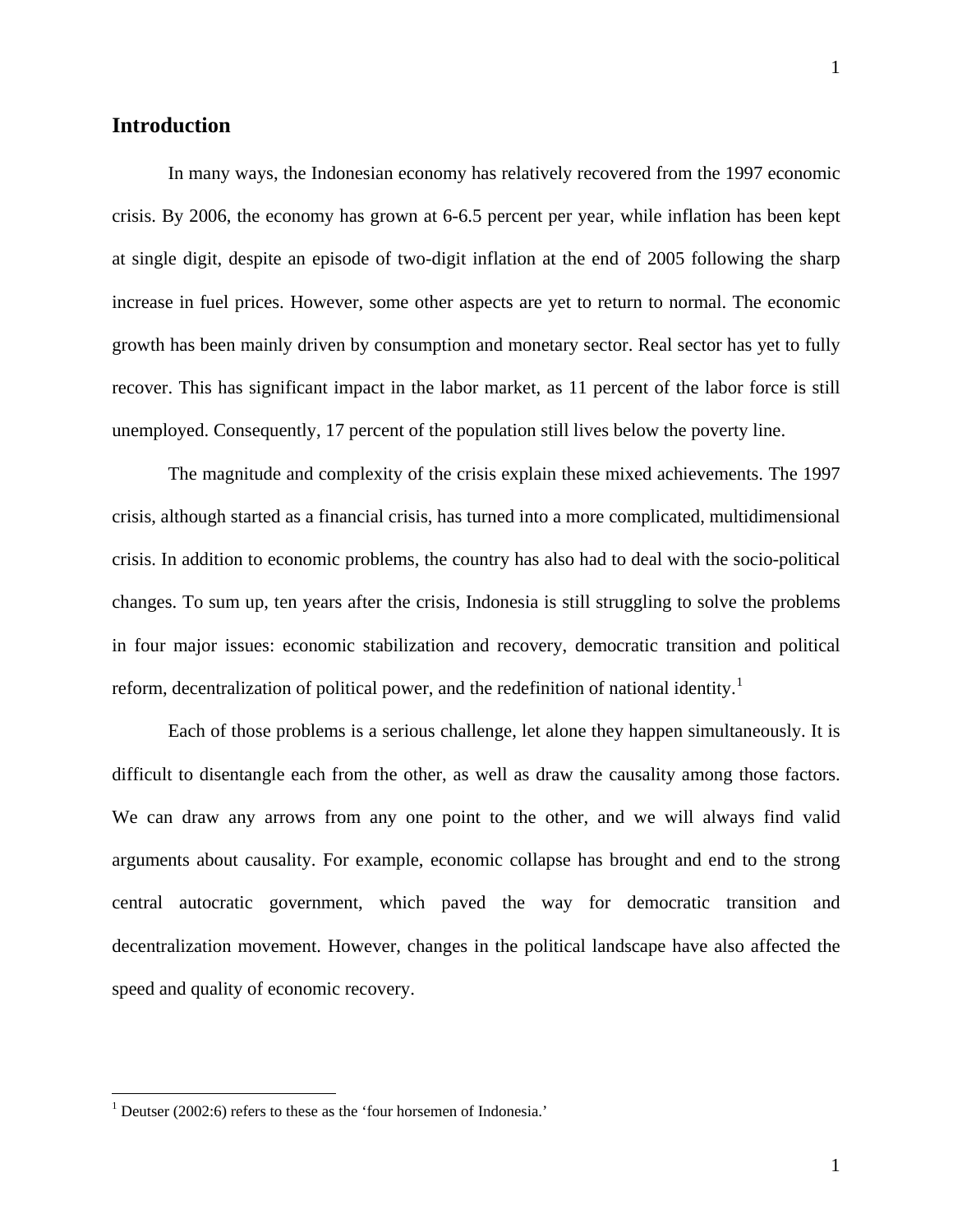The combination of economic and political changes has also been marked by a series of separatist and sectarian conflicts, as part of the reinvention of the Indonesian identity. Obviously, dealing with a series of conflict has shifted some of the economic and political resources away from productive activities. Conflicts have also deteriorated the business climate, discouraging international investors to put their funds in the country. On the other hand, political transformation and decentralization have weakened the capacity of the central government to deal with the situation. The fact that the government is still facing budget constraints to finance the security operation has complicated the matters more. Figure 1 presents the illustration of this problem.

For the purpose of this paper, we would limit the context by discussing only the arrows which come from the second and third factors to particularly the first one. This is illustrated in figure 1 by the solid, thick arrow. Specifically, this paper will explain the major changes in the political sphere, and how they affect the effectiveness of government in delivering economic recovery. I would look at a particular link that democratic transition and decentralization affects economic recovery through the quality and effectiveness of governance.

The paper is presented as follows. The second section provides a snapshot on the quality of government institution after the crisis using some governance indicators. The third section explains the major changes in the political landscape. The fourth section continues the discussion on the decentralization of political power. The fifth section discusses how those changes can affect the quality of government institution. Some case studies are presented in this section. Finally, the sixth section concludes the whole discussion.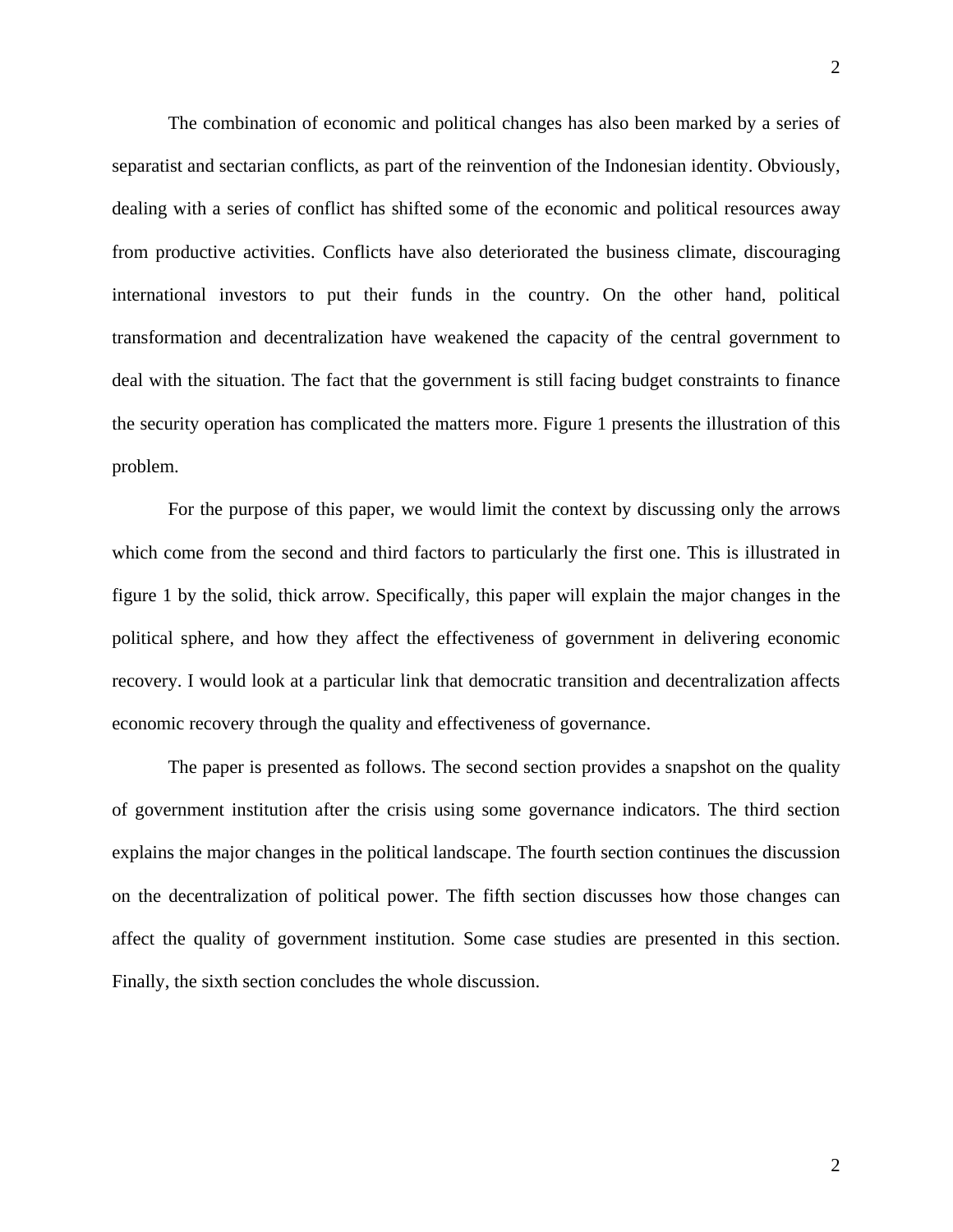$\overline{a}$ 

This section provides a snapshot of the quality of governance in Indonesia after the 1997 crisis. The snapshot is presented using the World Bank's Governance Indicator  $2$ . The indicator provides a measurement on the performance of a government in six components: voice and accountability, political stability, government effectiveness, regulatory quality, rule of law and control of corruption.<sup>[3](#page-4-1)</sup>

Figure 2 shows Indonesia's individual score in each component since 1996 to 2005. Using 1996 as the base year (the earliest available data before the crisis started), Indonesia scores lower in 2005 in all aspects of governance except voice and accountability. If instead we use 2000 as the base year –after the peak of the crisis has been passed – we can see several things. First, there has been a slight but perhaps insignificant progress in the rule of law and efforts in controlling corruption. Second, the scores on government effectiveness and regulatory quality got worse after 2000, but have relatively returned to the 2000 level in 2005. Third, political stability score has improved in 2005.

Diagrams in figure 2 show the country's position compared with the other countries. Some other crisis-affected countries are specifically noted: South Korea, Malaysia, the Philippines and Thailand. The diagrams show individual country scores in 2005, while the dots represent the above countries' score in 1996. We see that Indonesia's voice and accountability score was the lowest in 1996. But it shows a big jump in 2005, placed it above Malaysia who

<span id="page-4-0"></span><sup>&</sup>lt;sup>2</sup> Kaufmann, Daniel, Aart Kraay and Massimo Mastruzzi (2005). "Governance Matters V: Governance Indicators for 1996-2005". World Bank Policy Research September 2006.

<span id="page-4-1"></span> $3$  The indicators reflect the statistical compilation of responses on the quality of governance given by a large number of enterprise, citizen and expert survey respondents in industrial and developing countries, as reported by a number of survey institutes, think tanks, non-governmental organizations, and international organizations. Each country receives a score between -2.5 (poorest) and 2.5 (best) on each component.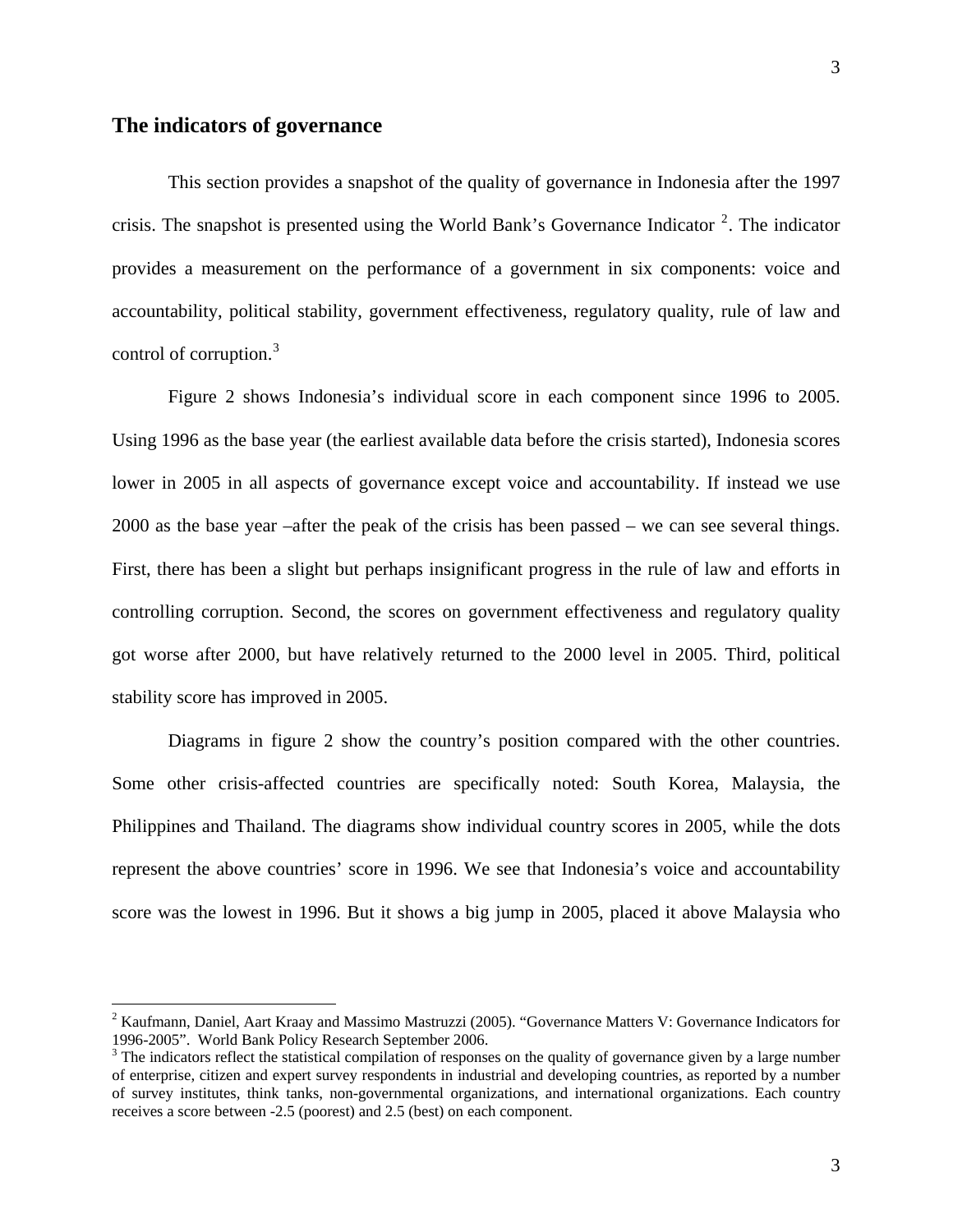4

scored better than Indonesia (and itself) in 1996. While the other 'IMF patients' (South Korea and Thailand) also scored better in 2005 than in 1996, Indonesia's is the biggest improvement.

But that seems to be Indonesia's only achievement. Indonesia consistently has the worst score among the abovementioned countries in the other components. In terms of government effectiveness, Indonesia scored almost the same as the Philippines in 1996. But in 2005 the gap between the two widens because Indonesia performed much worse than its neighbor. Similarly, in terms of regulatory quality and control of corruption, Indonesia, the Philippines and Thailand scored almost the same in 1996. Again, in 2005, Indonesia becomes the worst performing countries in the group.

In the next sections we would go beyond this snapshot and discuss more about how changes in the political landscape have had anything to do with the quality of the governance.

# **Democratic transition and political reform**

## *Pre-crisis political landscape*

 $\overline{a}$ 

Prior to the crisis, the Indonesian political landscape since  $1966<sup>4</sup>$  $1966<sup>4</sup>$  $1966<sup>4</sup>$  had these following characteristics. It was an executive-heavy government under the presidential system. The executive, with the president acts as both the head of state and head of government, had almost all the veto power on a policy. The parliament did exist, but its role was merely a rubber-stamp institution. Moreover, within the executive, power was concentrated around President Suharto's circle.

<span id="page-5-0"></span><sup>&</sup>lt;sup>4</sup> The year when General Suharto took over the power from Sukarno. The period under which Suharto became the country's president (1966-1998) was referred to as 'the New Order,' while the period during Sukarno's leadership (1945-1966) was called 'the Old Order.'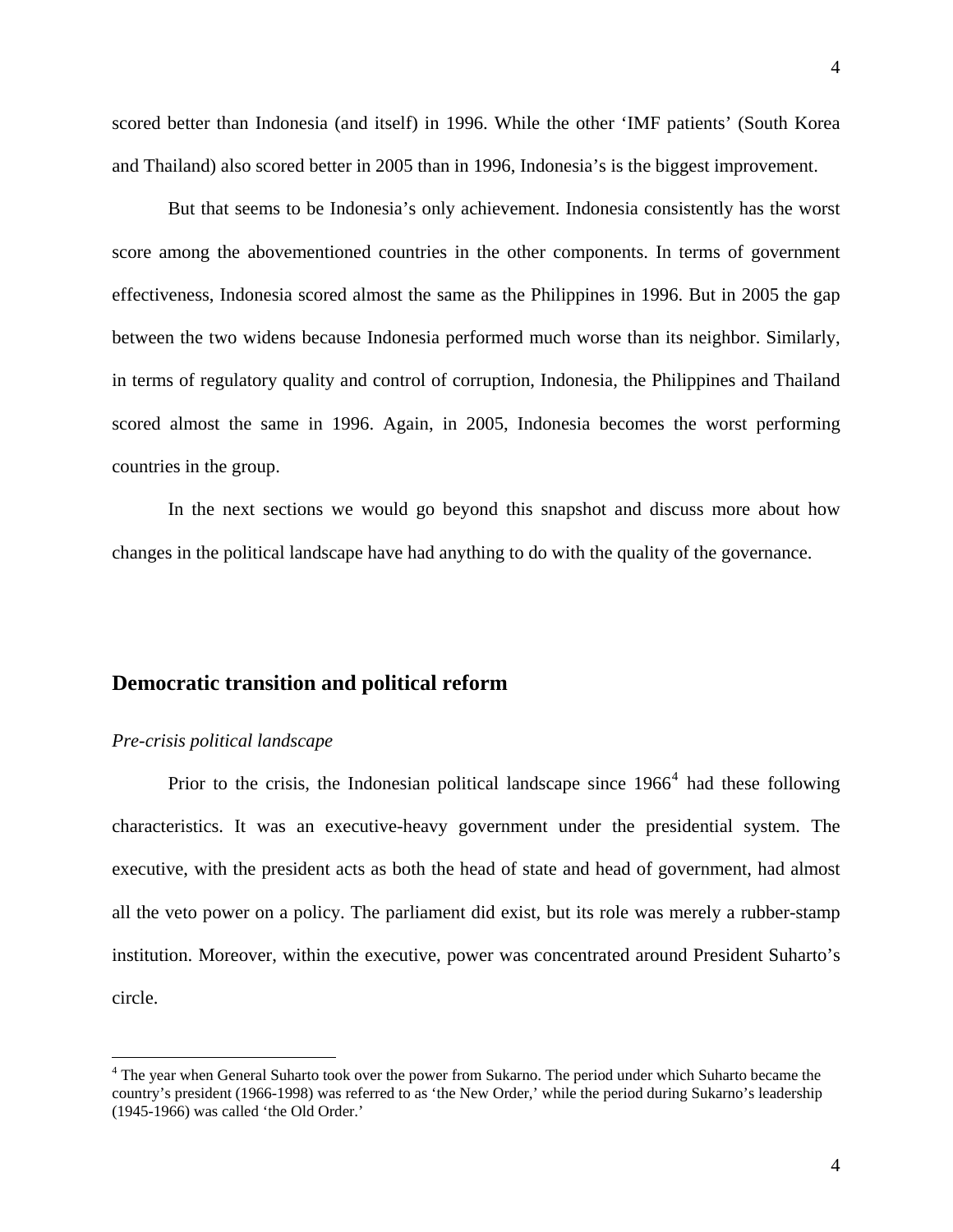<span id="page-6-0"></span>The parliament was a bicameral one. The low chamber, called the People Representative Council (*Dewan Perwakilan Rakyat,* DPR), performed the traditional parliamentary role such as, at least in theory, supervising the executive and creating legislative products. The DPR consisted of around four hundred elected members from political parties who were contestants of the general election, and another one hundred non-elected members representing the military.<sup>[5](#page-6-0)</sup> After 1971, only three parties were allowed to contest in the general election every five years. One was the government's party *Golongan Karya* (Golkar) who virtually always won around 90 percents of the seats. The other two were pseudo-oppositions, *Partai Demokrasi Indonesia* (PDI, the Indonesian Democratic Party) and *Partai Persatuan Pembangunan* (PPP, the United Development Party) who shared the less 10 percent seats.

The high chamber, called the People Consecutive Assembly (*Majelis Permusyawaratan Rakyat,* MPR), consisted of another five hundred non-elected members. They were appointed by the executive, supposedly representing the marginalized groups that were not represented by political parties. But in practice, the basis of appointment of non-elected members was how close they were with the executive. Under the 1945 Constitution, the MPR is the Supreme Body of the state. The Assembly has the power to select (and give mandate) to the president and vicepresident. Consequently, it also has the power to withdraw the mandate.

With that parliamentary composition and procedure of presidential appointment, it became obvious how Suharto can maintain his power for more than three decades. General election that was held once every five years was no more than a formality. Moreover, the constitution itself did not impose a clear restriction on the presidential term.

<u>.</u>

 $<sup>5</sup>$  In the New Order Indonesia, the military played an active role in day-to-day politics. This is explicitly mentioned</sup> in the doctrine of 'dual function.' In addition to possessing 'free seats' in the parliament (up to one-fifth of total seats), it was also common for active military to assume civilian posts such as head of local government, minister and other government posts.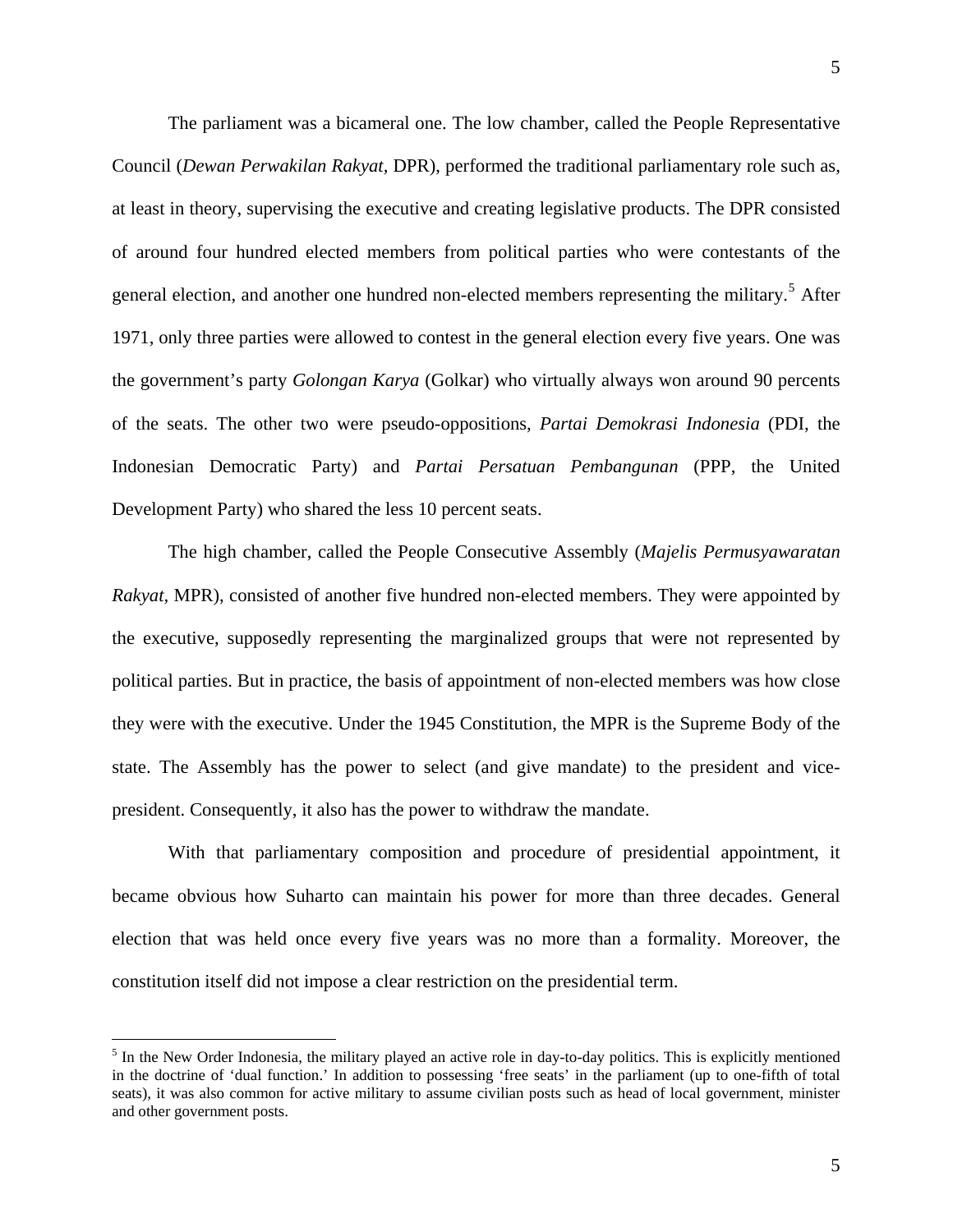#### *Immediate impact*

The 1997 economic crisis was very deep that it severely de-legitimated the political power of the New Order government. A combination of grass root protests, high-level political maneuvers and international pressure led to the resignation of Suharto in May 1998. That means Suharto only served his sixth term as president for two months. He was 'reelected' as president in March 1998. Vice president Prof. B.J. Habibie immediately stepped up to take over the presidency. An MPR Special Session in November 1998 provided formal and constitutional legitimacy for Habibie to assume presidency, as well as mandating him to hold an election in 1999.

The Habibie administration was short-lived, lasting only until the 1999 general election. In October a special session of the MPR rejected his accountability speech. This virtually wiped out his chance to contest in the election, although some politicians from Golkar still wanted him to do so. Nevertheless, in its short period, the Habibie administration had provided a step forward in the democratic transition by granting freedom of press, revising the electorate law that allowed a multi-party election, and reducing the number of free seats in the parliament allocated for the military.

The 1999 election was considered as the first open, democratic, multi-party election in Indonesia since 1955. Forty-eight parties participated in the election, including the three 'old' parties Golkar, PPP and PDI who had transformed into a new party, *Partai Demokrasi Indonesia Perjuangan* (PDIP, the Indonesian Democratic Struggle Party).

PDIP won the popular vote and majority seats in the DPR by 153 seats out of 500 (31 percent). Golkar finished in the second place with 120 seats (24 percent). The other 462 contested seats were shared among nine other parties, plus 38 'free' seats that were still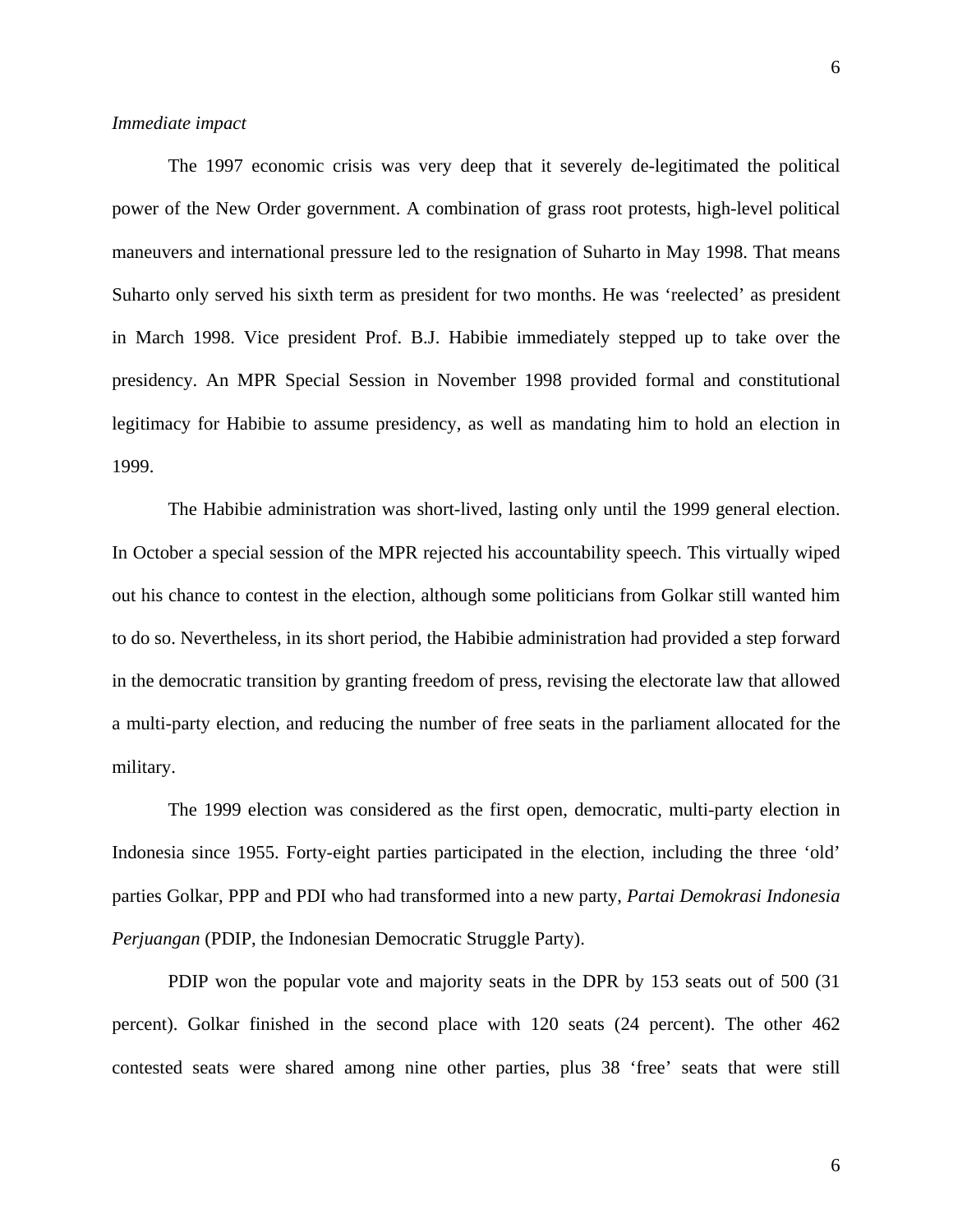maintained by the military and police. In addition to the 500 parliament members, there are 195 uncontested seats allocated for regional and group representatives in the high chamber, to form a

695-member MPR. Note that most of the 195 members of the high chamber were also affiliated in some ways with the political parties.

Although the 1999 election has brought radical changes in terms of the number of contestants, the procedures of presidential election was unchanged. The president would still be elected by the parliament members. That means even though PDIP was the biggest party in the parliament, it did not automatically lead its chairwoman, Megawati Sukarnoputri, to assume the presidential seat. Two things were blocking her way. First, PDIP did not secure an effective majority in the parliament. Second, the Islam politicians raised a sentiment against a female president.

A high-level political maneuver successfully changed the results, with Abdurrahman Wahid, a moderate Islamic leader and long-time pluralism activist, were installed as the president. Megawati herself was elected as the vice-president.

#### *The following impact*

Abdurrahman Wahid led a government with a small effective support from the parliament. His political vehicle, *Partai Kebangkitan Bangsa* (the Nation's Awakening Party, PKB) won only 51 seats in DPR, plus another 6 in the high chamber (only 8 percent of total MPR seats). That means he inherited a big political debt to the political interests that had made him president, which he had to repay by accommodating those interest in the cabinet formation.

As Anggoro (1999:314) wrote, such cabinet bear several consequences. First, it had to be a large cabinet. With 35 ministrial positions, by no means it could be an efficient cabinet. Second,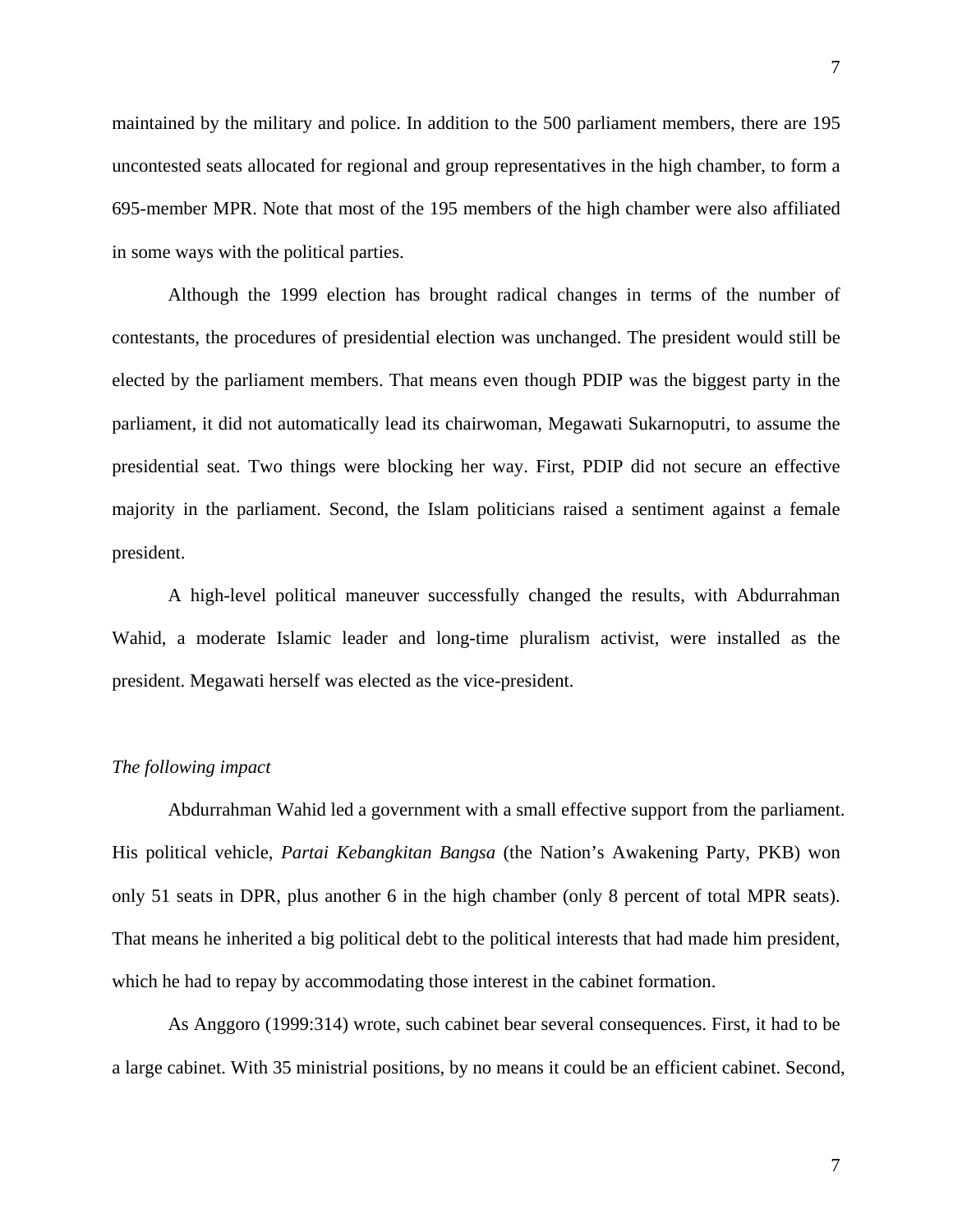<span id="page-9-0"></span>political considerations outweighed professionalism in the appointment. Wahid himself admitted that when he formed the cabinet he consulted four political leaders: his deputy Megawati, Akbar Tandjung (chairperson of the Golkar party, the second largest power in the parliament), Amien Rais (chairperson of the MPR, the most influential figure in the party coalition to install Wahid as president), and General Wiranto (the military chief). Third, it would have lack of coordination as the cabinet members came from (and represented) different political interests. The ministers may also have dual loyalty; to the president as well as their party leaders.

It did not take long for the cabinet to have their internal conflicts. During the first year, Wahid has fired three of his ministers. It was not the last time, because in the following year he reshuffled his cabinet several times. His erratic style of leadership had also eroded his political support in the parliament, as well as deteriorated his relationship with Megawati. Only after a year, the parliament members had started an attempt to impeach him from power. Following more than two years of bad relationships, the MPR finally impeached Wahid in July 2001, on the basis of corruption allegation. The MPR installed Megawati as president, and elected Hamzah Haz, chairperson of PPP and a conservative Muslim leader as her deputy.<sup>[6](#page-9-0)</sup>

Although Megawati's PDIP has a majority seats in the MPR, that was not enough to provide a strong, unconditional support. That means she had to do the same thing as his predecessor did: forming a coalition cabinet. On the positive side, Megawati's leadership role did not expose her to strong rejections as happened to Wahid. This has made Megawati's administration can perform more and better than its predecessor. Nevertheless, the administration was also subject to the same problems as Wahid's. The main problems are coordination among ministers from different political interests, and multiple loyalties of the cabinet members. This

 $6$  See Djadijono (2001) for a detailed report on the event.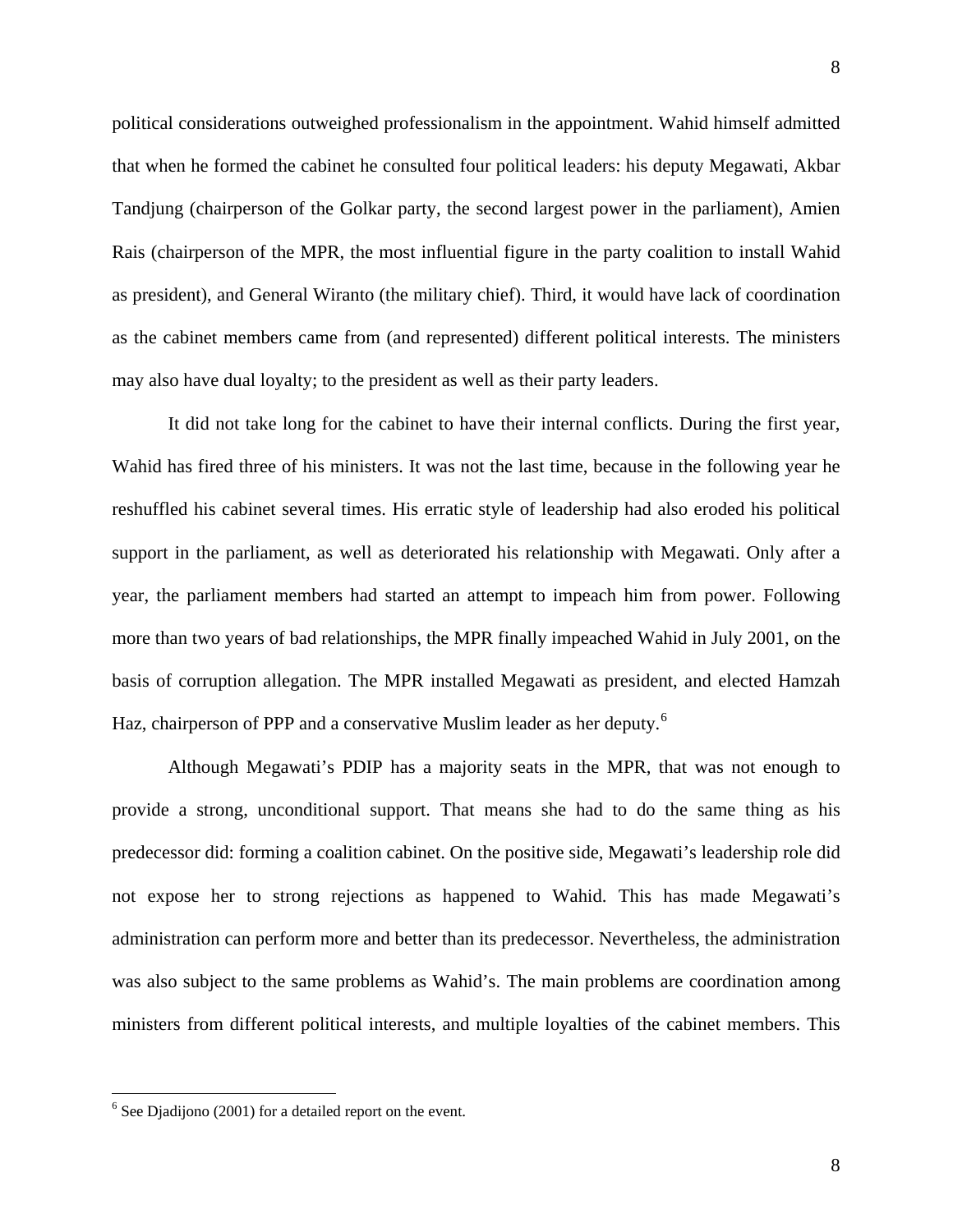became apparent approaching 2004, when four of her cabinet members, including vice president Hamzah Haz, contested her in the next general election.

#### *Further changes and the 2004 election*

One of the political reform agendas was amending the 1945 Constitution. The effort was started during Wahid's administration, but was realized and finalized under Megawati's administration. There are several major changes in the amended constitution. First, some clauses regarding human rights were made more explicit and detail. Second, limitation of presidential term was made clear; the president can only be in power for a maximum of two five-year periods. Third, it brought changes in the structure of MPR. Non-elected seats were abolished. A new bicameral parliamentary system was introduced by creating a new body, Local Representative Council (*Dewan Perwakilan Daerah,* DPD), which is parallel to the Senate in the United States. Members of DPD are all elected. They represent the Indonesian provinces; with each province has four DPD members. Fourth, direct presidential election was introduced.

In 2004, the second general election after the crisis was held. It was a relatively democratic and peaceful election, despite many had feared that this could be a violent one. Twenty-four political parties participated in the parliamentary election. Surprisingly, under heavy pressures from every direction, Golkar won the popular vote (22 percent) and most seats in the parliament (127 of 550). PDIP, winner of the 1999 election, became the runner-up (19 percent of popular votes and parliamentary seats or 109 seats).

In addition to the parliamentary election, Indonesia held a direct presidential election for the first time in history. Five pairs of president-vice president joined the race for the presidential election, including Megawati as the incumbent president who paired with Hasyim Muzadi, a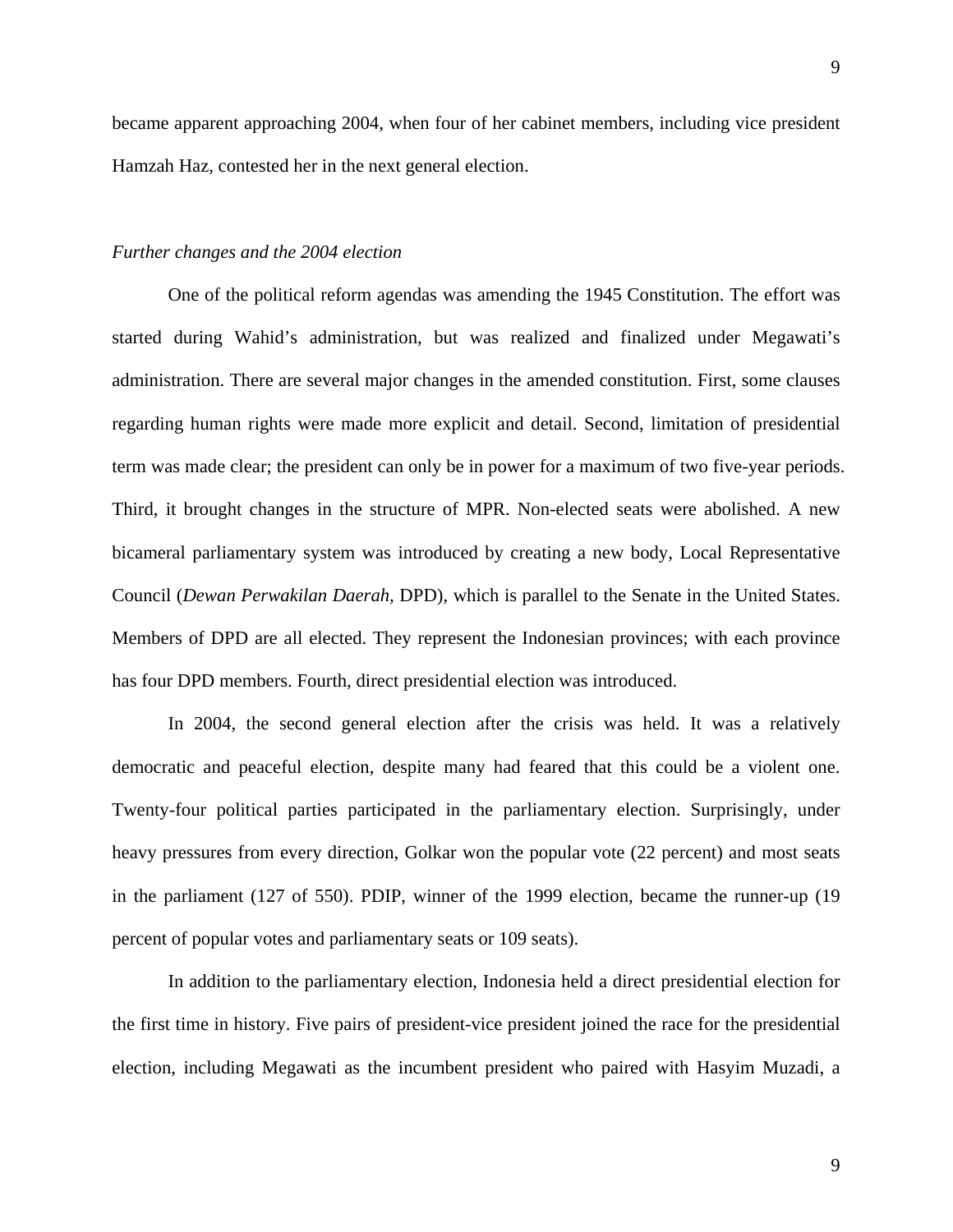moderate Muslim leader. The shrinking popularity of PDIP was also translated in the presidential election. Megawati lost to Susilo Bambang Yudhoyono and Jusuf Kalla, duet (also popular with the abbreviations SBY and JK). Both were ministers under Megawati administration. SBY was also a former military top person, formerly served as the military Social and Political Commander and the military fraction in the DPR during the Suharto era. JK was a businessman and long-term politician from Golkar.

Interestingly, SBY main political vehicle was a new party, the Democratic Party (*Partai Demokrat*, PD). The party only won 56 seats in the parliament (10 percent). This was not supposed to be a problem since in theory, under the new political landscape, the president's position is strong since the MPR can no longer impeach the president only on political basis. The president needs to commit a serious constitutional mistake to provide a basis for impeachment. Moreover, the president no longer receives the 'mandate' from the parliament.

However, in practice, coming from a small party, SBY still needs to satisfy different political interest in the parliament, in order to minimize negative noise from the parliament. He did this with the same way as his two predecessors did: forming a large, coalition cabinet to accommodate as many interests as possible. Hence, the old problems facing this kind of coalition cabinet still exists. But there was a second way by which SBY hoped to 'tame' the parliament: installing his deputy Jusuf Kalla to be the chairman of Golkar, the biggest party in the parliament. This effort was somehow successful. At least until the second year of their term, opposition from parliament members over some government policies can be well-maintained.

But that did not make the administration a fully effective one. Coordinating cabinet members from various political interests is still a big problem. Coordination problem even exists between the top two persons, the president and vice-president. In many times, their partnership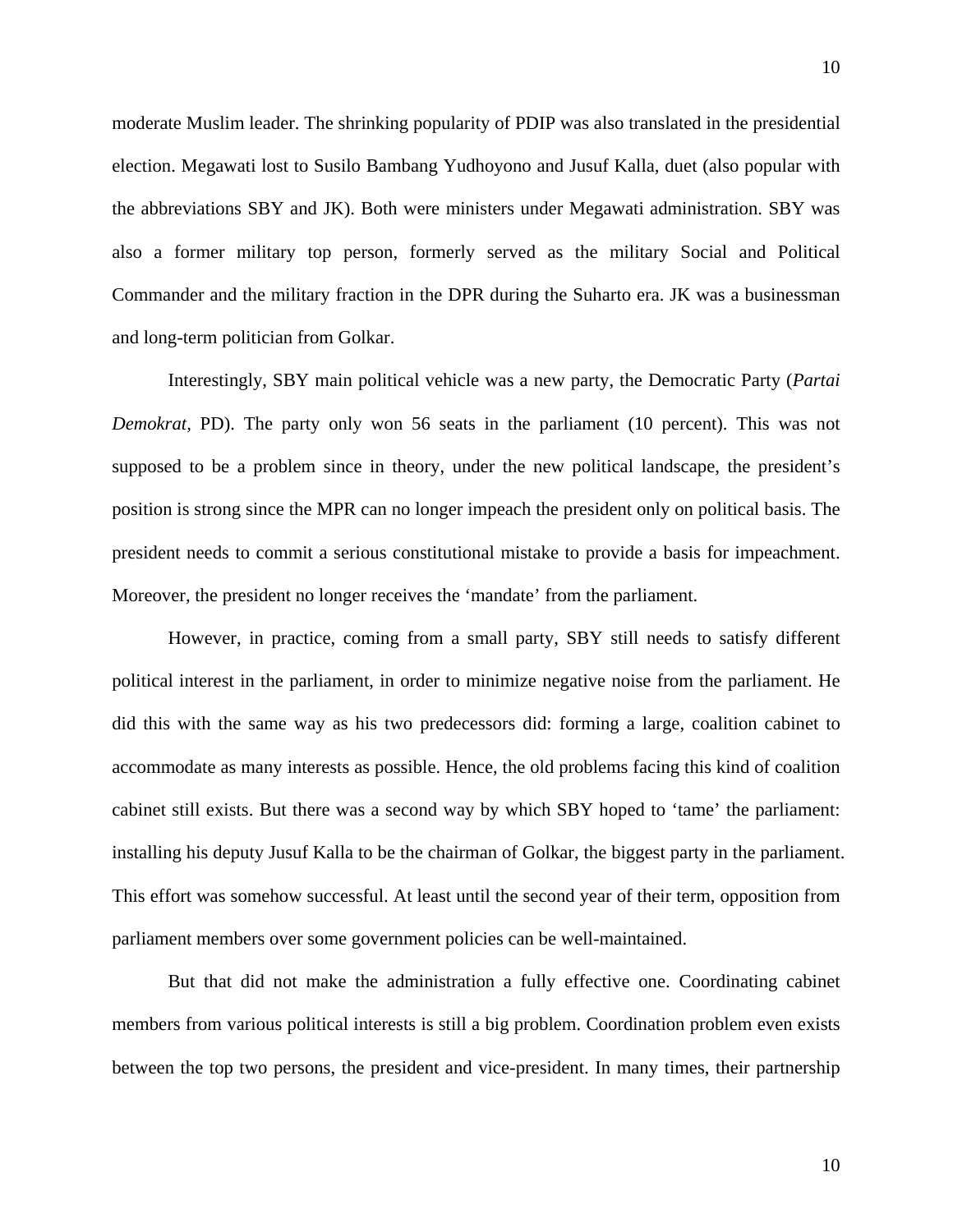looks shaky. Many decisions they made without consulting each other. It is true that both still need each other to increase their political capital. But they also try to look for any chances to increase their individual popularity.

Lacking of strong political machine, SBY relies on his personal charisma and popularity. This had successfully brought him the majority votes in 2004. However, it also means that he has to work very hard to maintain it. As the results, he tends to make safe decisions to avoid being unpopular. Meanwhile, as chairman of the largest party, JK obviously has large political capital and strong bargaining position. With one eye on the 2009 election, JK needs to find the perfect position for his party; not a fully government party so it can avoid receiving the bad credit if the current government fails to deliver, but also not an opposition so it can still gets the credit for what the current government achieves.

# **Decentralization**

As Indonesia is very diverse in geography, culture, natural and human resource endowment, it is very nature if the authorities of Indonesia have attempted to decentralize its administrative structure to the lower level of government. The decentralization experiments in Indonesia have been done several times and could be tracked back to the colonial era. However, none of them has been successful. In colonial times, the decentralization efforts was started by the formation of first municipalities in 1905, the first districts ("*gewesten*") in 1910, and the first province on Java in the 1920s.

As soon after the proclamation of independence, Government of Indonesia (GOI) established Law 1/1945 on regional economy, that specified that Republic of Indonesia as a unitary state. Meanwhile, as a political move in opposition to The Republik Indonesia, the Dutch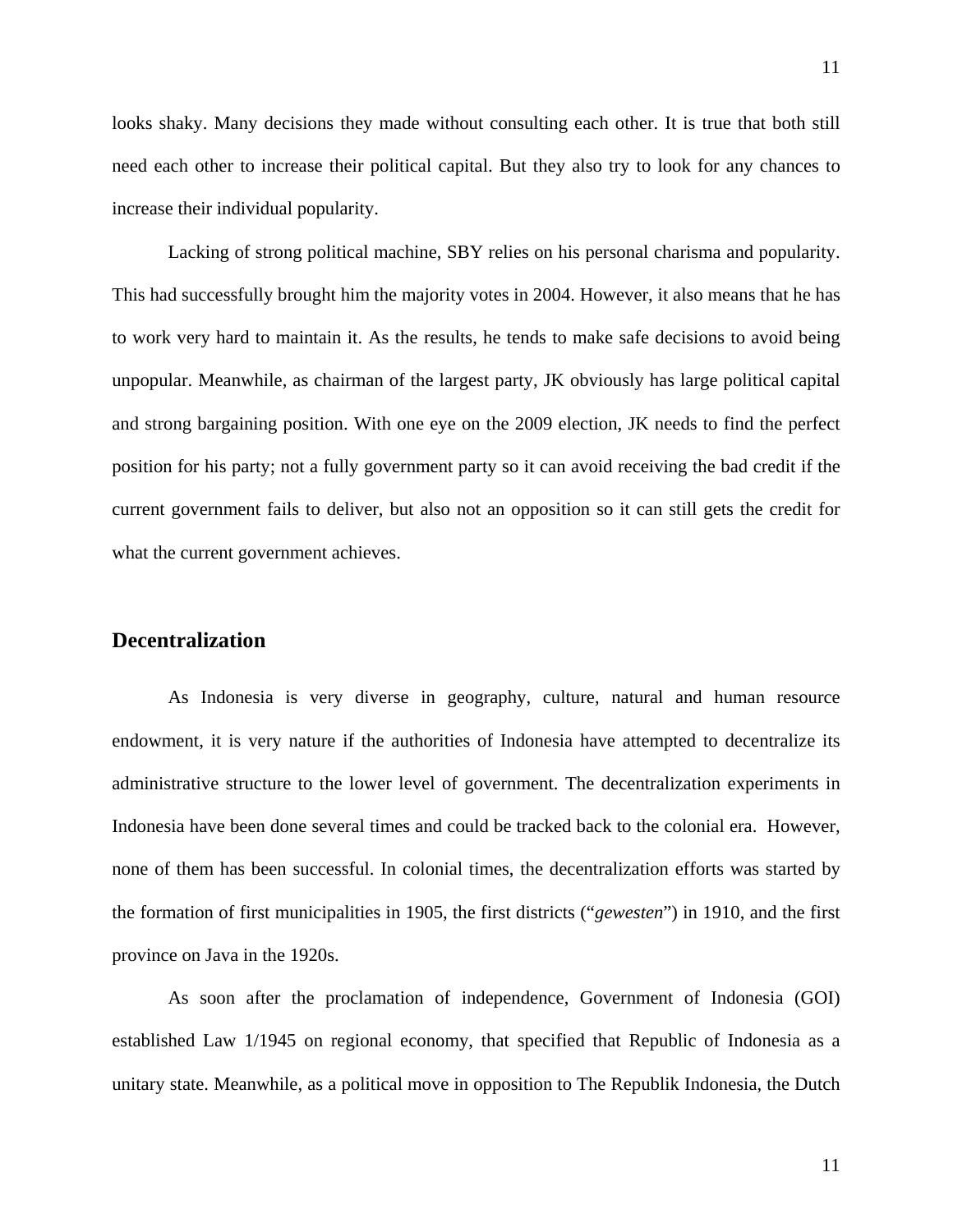created some Indonesian republics outside Java, labeled the United Republics of Indonesia—a federal state within a commonwealth with the Netherlands. In 1950, the United Republics was dispersed with the establishment of the 1950 constitution that reverted to a unitary state.

Afterward, the GOI attempted to revive the decentralization by issuing Law No 1/1957. Nevertheless, the rebellion attempts in Sumatra, Sulawesi and West Java have abandoned the revitalization of regional autonomy in Indonesia. It was not up until the establishment of Law 5/1974, the issue of regional autonomy was started to rise again. While this law provided the basic principles of the autonomy of local government, the law did not granted local government sovereignty in managing its fiscal and political policies. This decentralization system tended to be directed to deconcentration rather than decentralization, since most of administration function in the region was still carried and directed by the central government. Before the crisis Indonesian government was very centralistic and top-down. Local governments do exist, but their role was mainly an extension of the central government. Major decisions, including budget allocation, were made by, and in, the center.

#### *Political decentralization*

The situation has dramatically changed after the Soeharto regime was stepped down in May 1998. Unlike the former authoritarian regime, the new government did not have the kind of national unifying power as the earlier regime had over the country. The democracy wave has not only stepped down Soeharto regime, but also has disgraced the centralistic style of New Order. In addition, some foreign agencies, such as the World Bank, the U.N. Development Program (UNDP), Deutsche Gesellschaft fur Technische Zusammenarbeit (GTZ), and the U.S. Agency for International Development (USAID) has also regarded the decentralization as a part of the democratization process and played a critical role in bringing and supporting the introduction and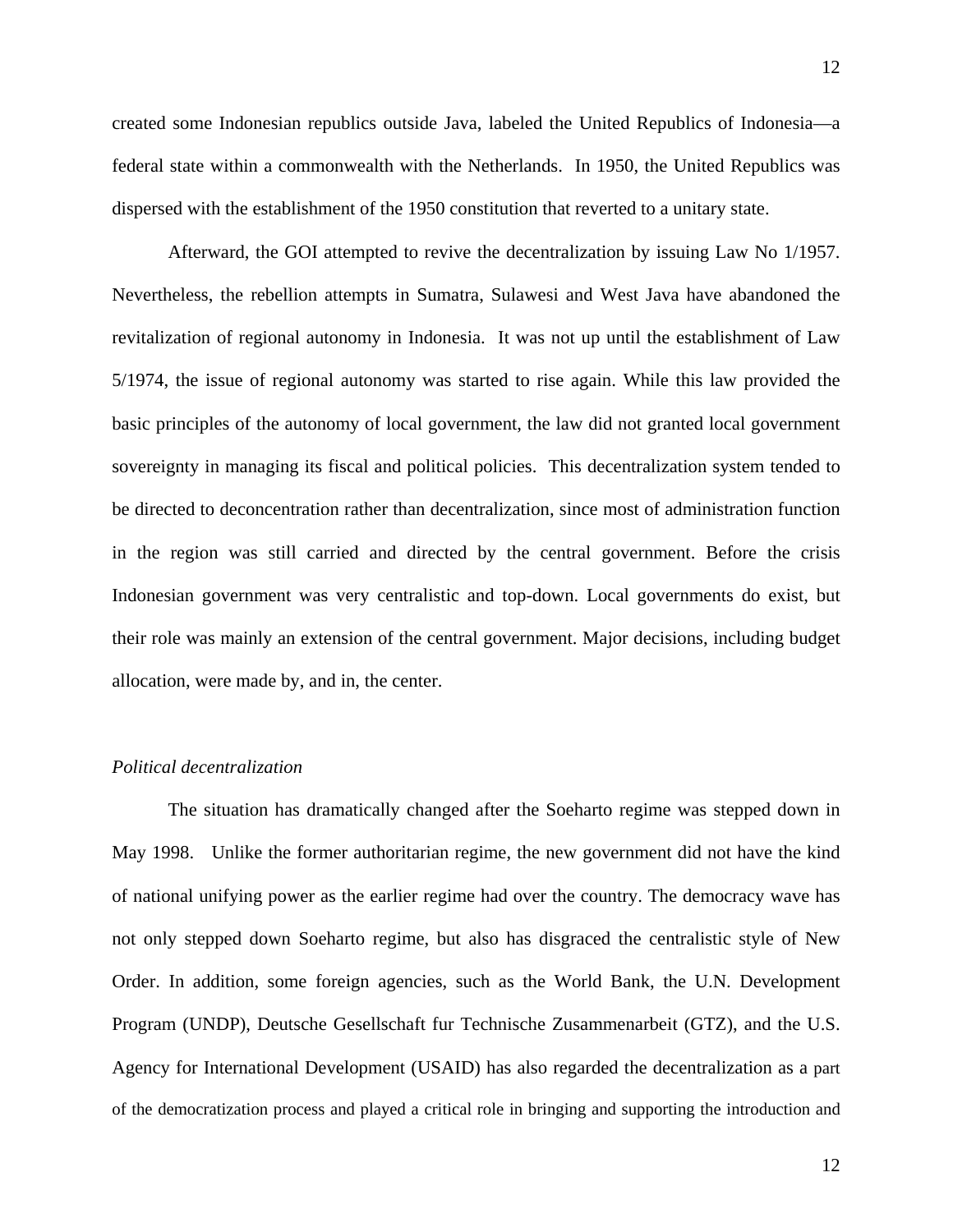<span id="page-14-0"></span>the establishment of decentralization in Indonesia. Meanwhile, the long-suppressed regional separatist in East Timor, Aceh, and Papua and the discontent of some resource-rich regions has re-emerged and threaten the national integrity.

Facing these extraordinary circumstances, the Soeharto's successor Presiden Habibie who intended to prolong his position and prevent disintegration had embraced the decentralization policy. In 1999, the Habibie government enacted the basic laws on decentralization, Law 22 of 1999 on Local Autonomy and Law 25 of 1999 on Fiscal Relations between Central and Local Governments. While the former transferred some authority to regional governments and built regional political processes, the latter support such regional autonomy by granting fiscal resources at the disposal of local governments.

This decentralization policy was very rapid in the process of its arrangement, very tight in its deadlines of implementation, and very radical in its extents of changes. In condition of short available time, the draft of the law was only discussed among limited group of bureaucrats and academics who were known proponents of decentralization, with little input from the politicians and even less consultation with the regions. The results were that within two years the central government would transfer all its major responsibilities (except for foreign affairs, defense, trade policy, monetary policy, fiscal balance and religion) and 2 million its civil servants or 2/3 of central government workforce to regions. Along with these transferred, local government would also be granted new financial resources. All these process was described as "big bang" decentralization.<sup>[7](#page-14-0)</sup>

The state of affairs prior the decentralization policies was taken place, especially the political motivation, has definitely influenced the final design of the basic laws decentralization

<sup>&</sup>lt;sup>7</sup>Bert Hofman and Kai Kaiser (2002). "The Making of the Big Bang and its Aftermath: A Political Economy Perspective." Paper presented at "Can Decentralization Help Rebuild Indonesia?" Georgia State University, May 1-3 2002, Atlanta, Georgia.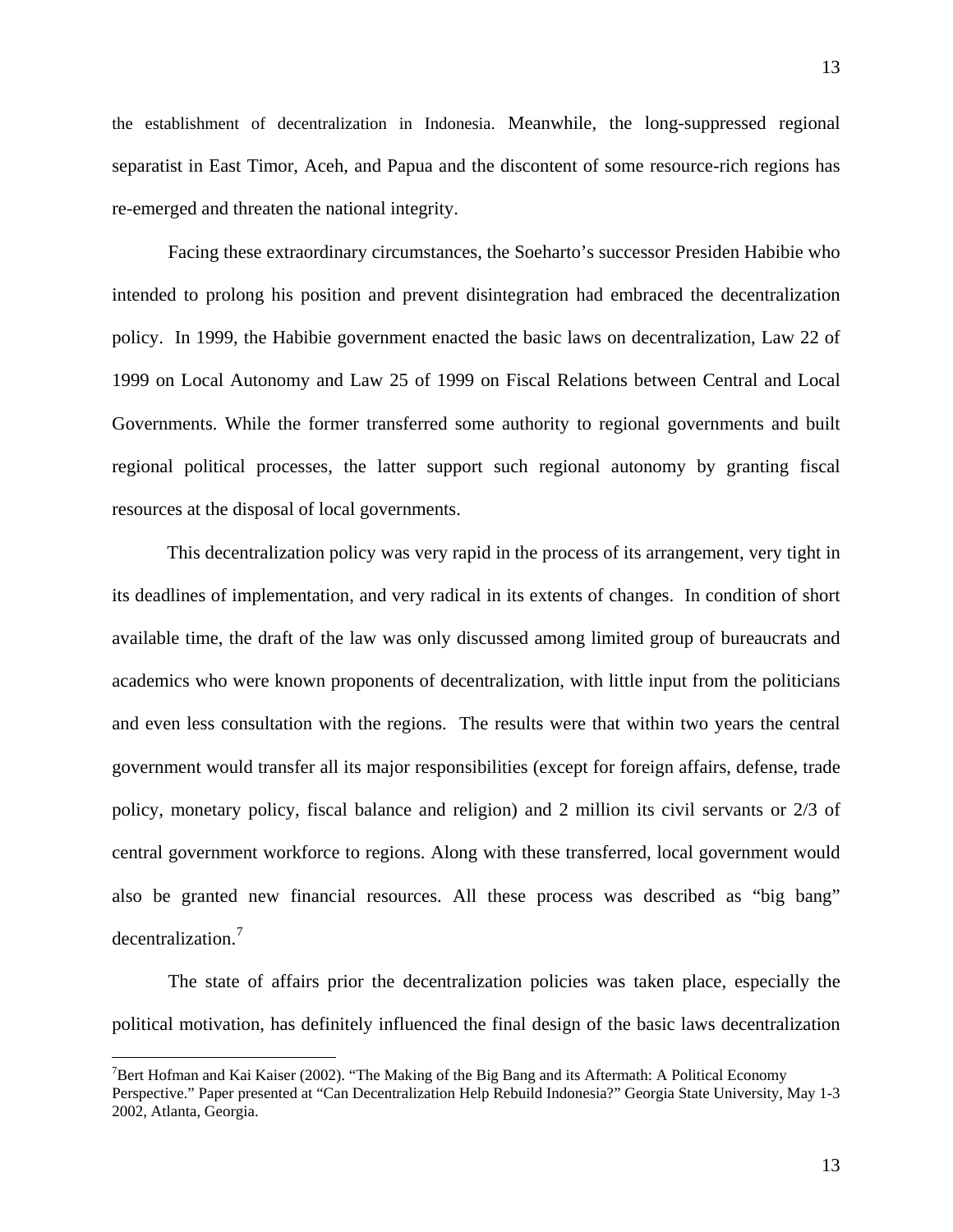<span id="page-15-0"></span>system. Instead of a mean to relax the central government's burden on managing the administration by shortening the bureaucracy and providing better public goods and services to local people. Post-crisis decentralization was mainly designed to make local people and elites happy so the tendency to ask for independence can be reduced. This is reflected by the design to transfer the effective power to the district level government, not provincial. The reason was districts are too small to ask for independence, while the size of a province may be large enough to demand independence.

Amazingly, the process has been considered as quite successful. International community has considered that Indonesian has been able to manage this unprecedented decentralization and minimized its negative effects. However, the arrangement of decentralization laws that has not passed through blue print and white paper stage and jump directly to the law drafting has resulted confusion and debate about the law itself and its interpretations, and thus it brought some following consequences. <sup>[8](#page-15-0)</sup> Furthermore, there are three prominent issues among many confusing and debatable issues in the law 22/1999: devolution of government authorities, formation and amalgamation of new local governments, and the local executive-legislative relationship.

On the devolution of government authorities, the utilization of residual approach that listed only the detailed functions of central and provincial government and left the rest to local government has appeared an unclear of authority division between central and local government. As a result, it has created "gap" between the central government obligatory functions and the local government ones, and the discrepancy between functions for the central government and sectors for local governments. In this case, as the function of local government can be freely determined by themselves, the function could either be very extensive or very narrow. As a

<sup>&</sup>lt;sup>8</sup> Bambang Brodjonegoro (2004). "Three Years of Fiscal Decentralization in Indonesia: Its Impacts on Regional Economic Development and Fiscal Sustainablitiy." presented at the International Symposium on Fiscal Decentralization in Asia Revisited, Hitotsubashi University, Tokyo.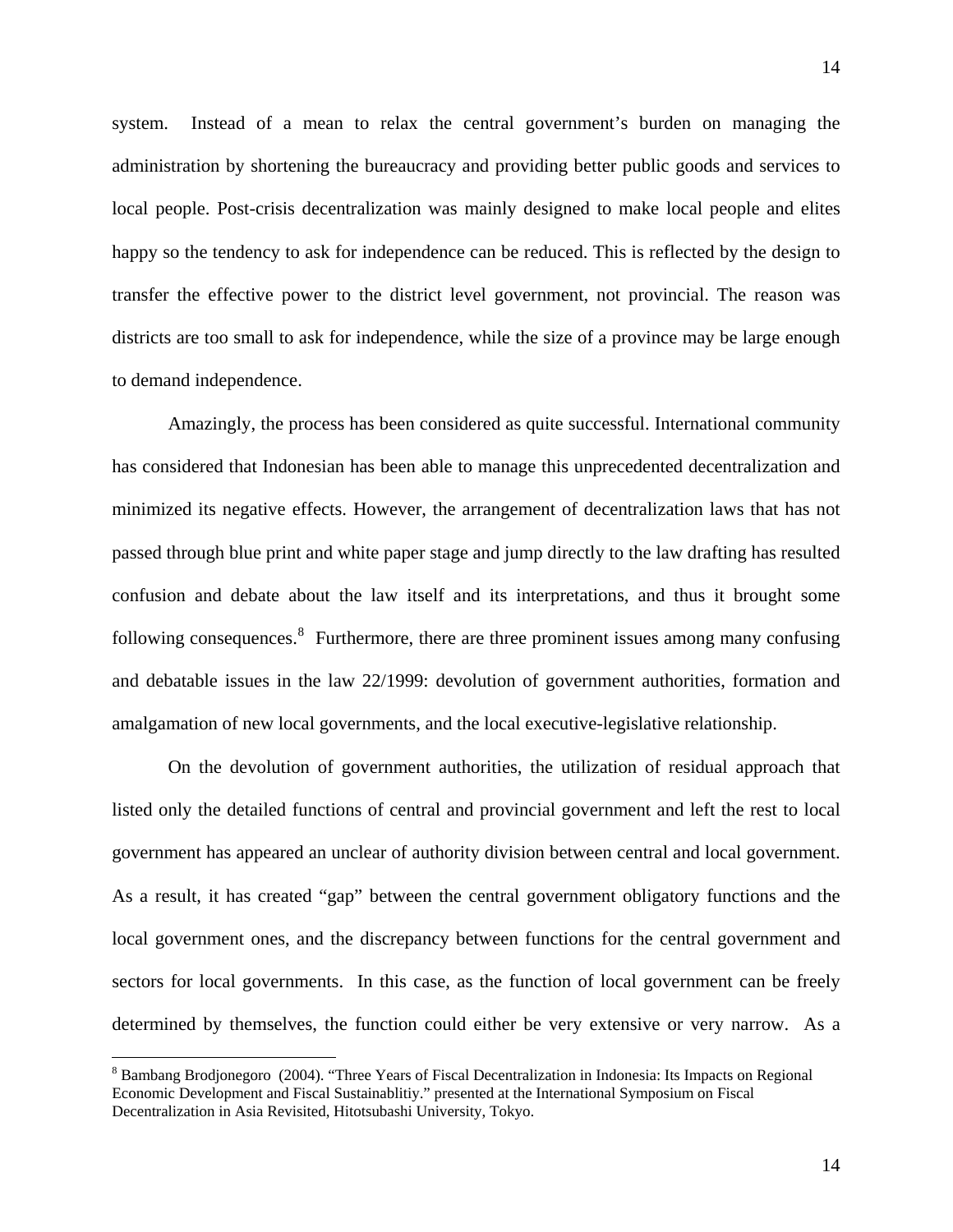result, this condition might have created dispute between center government and local government. In addition, the abolishment of hierarchical relationship between province and district government--local government would only account for its measures to the local parliament but not to the governor anymore, might have also made the coordination problem become more severe as district government tend to unwilling to coordinate with central government as well as province government.

After decentralization, there has been an increasing trend of the formation and amalgamation of new local administrations, districts as well as sub-districts. The law 22/1999 has been assumed as a permit of the formation and amalgamation of new local governments without any obligatory consequences. As a result, the numbers of new districts and municipalities have increased to more than 10% every year. The high increase in the number of new local administrations later on has generated concern on economic efficiency, problems on optimal size and capacity. Along with the possible extension of corruption, the relatively high setting cost of new local government system and the high reliance of local government to fiscal transfer from central government have been the examples of economic inefficiency resulted by the formation of new local administrations. Thus, the formation of new local government seems to be seen more as a mean to satisfy the local elites rather than economic efficiency.

The unclear of new decentralization basic law has also influenced the relation between local executive and legislative. In law 22/1999 the local legislative to some extent has immense authority, ranging from hiring, evaluating and firing the head of local executive to influencing the local budget. As a result, the local parliament (DPRD) becomes the most powerful body at the local level. The strong legislative is needed to execute check and balance activities, but its excessive authority could become one of barriers in creating good governance and effective local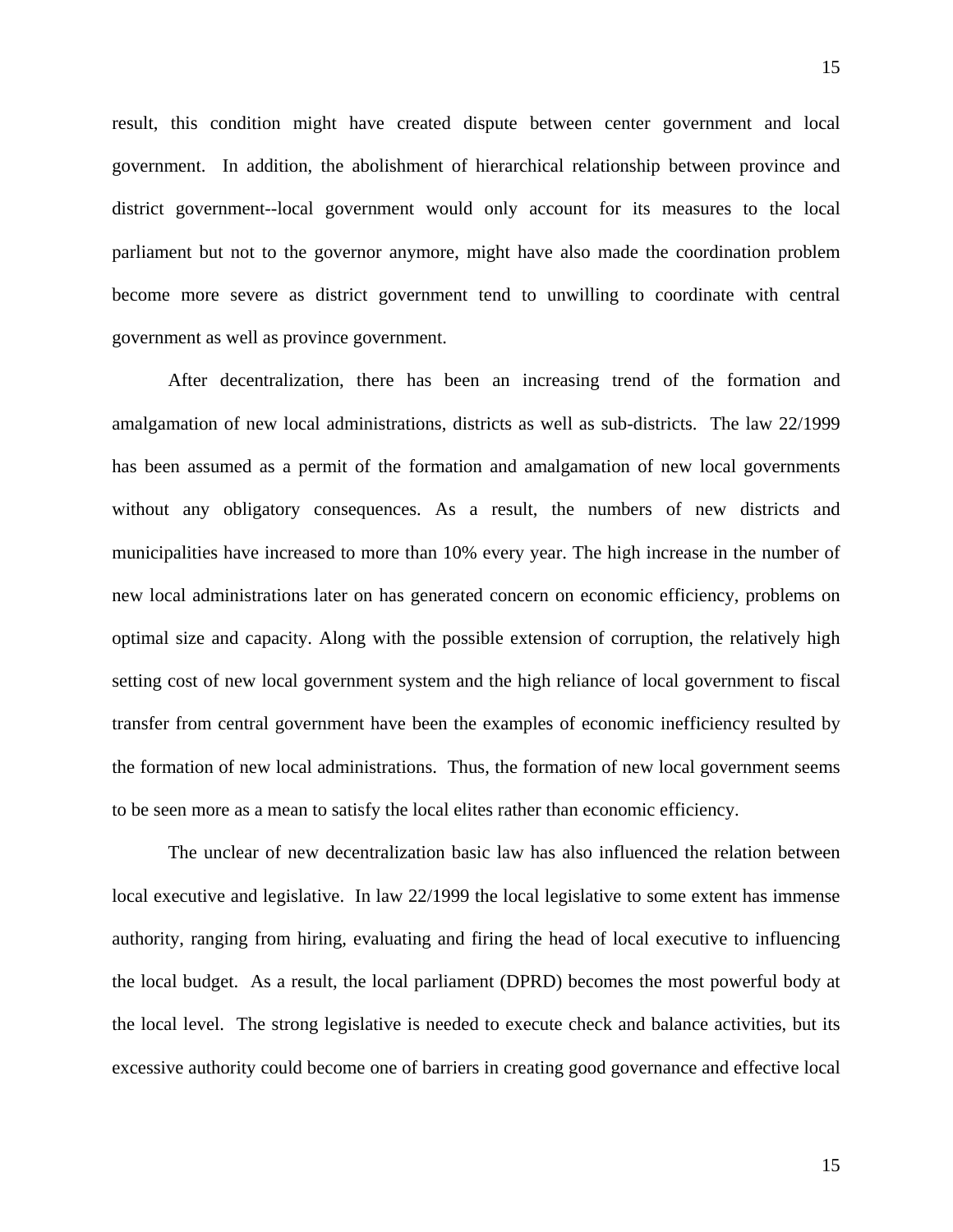<span id="page-17-0"></span>administration. In its negative side, this condition could create either collusion or persistent conflict between local executive and legislative. In the end, along with the problem of devolution of government authorities, formation and amalgamation of new local governments, it create poor quality of basic public service delivery to local people.

# *Fiscal decentralization*

Parallel to the devolution of authority and transfer of center government civil servants and public service facilities, central government has also decentralized its fiscal sources and authorities. After implementation of decentralization, source of district government fund is drew from the local own sources (PAD), the intergovernmental transfer from central government (the revenue sharing, general allocation fund (DAU), and specific allocation fund (DAK)) and fund from provincial government. Based on law 25/1999, central government is required to transfer a minimum of 25% of domestic revenues to its sub-national level, 90% of which is to be distributed for district government. As a result the proportion of local government spending in total national expenditure has increased dramatically from 17 percent to 30 percent in the first year and this share would probably increase to over 40 percent overtime.<sup>[9](#page-17-0)</sup>

Like in process of political decentralization, the process of fiscal decentralization in Indonesia has been also quite smooth although there has been still many questionable problems surrounding the process. The problem is lying on the basic principle of "fiscal decentralization". In order to lessen the effect of "fiscal spillover" outside the taxing government's jurisdiction, the tax based transferred to local government is usually limited to the tax on the immobile properties, local consumptions, and so forth. As a result this condition may create a shortage of local government revenue and others derivative problems.

<sup>9</sup> Hofman and Kaiser, *ibid*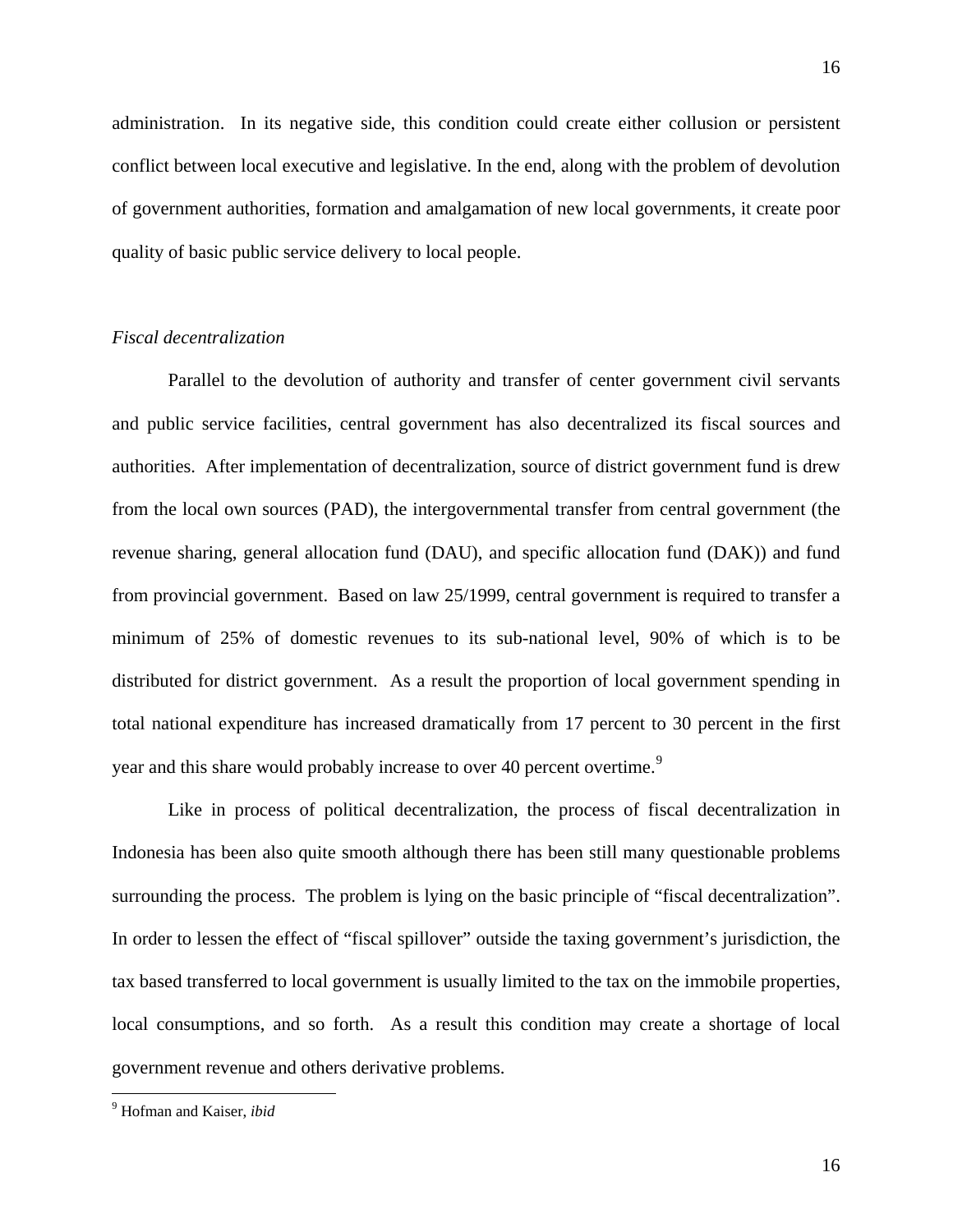<span id="page-18-0"></span> The limited tax based has made local government heavy dependence on the intergovernmental fiscal transfer from central government, especially DAU. In fact, as reveal by Brodjonegoro (2004) the DAU is basically local government budget because of its foremost role. Later on this condition creates three other derivative problems. First, it create disincentive to local government to intensify the collection of local own revenue (PAD). Second, the application of hold-harmless provision that guarantees every local government to receive the grant not less than the previous allocation might have undermined equalization purpose of the DAU establishment. Third, although it might have been small, the existence of lump-sum component that guarantees certain similar amount of grant to all local government has been considered considerable amount by the proponent of new local government and it has created incentive to the formation of new local government. All these derivative problems have been the outcome of the unclear formula of DAU. The distribution of DAU has always been determined by political influence.

 In addition, the heavy reliance on DAU has also created weak local taxing power and deteriorated the local investment climate. The law 25/1999 and law 34/2000 has not given a significant local taxing power because the decentralization in Indonesia was designed to be the expenditure-lead decentralization financed by transfer.<sup>[10](#page-18-0)</sup> In fact, the central government has been very unwilling to transfer one or more of their taxes to the local government. This limited local taxing power along with the limited amount of intergovernmental transfer and the small amount of existing tax and charge revenues have stimulated local government to find out other sources that unfortunately illegal and disruptive. To generate additional revenue, local government tend to impose and create additional charges, levies and fees since it is easier than

<sup>10</sup> Brodjonegoro, *ibid.*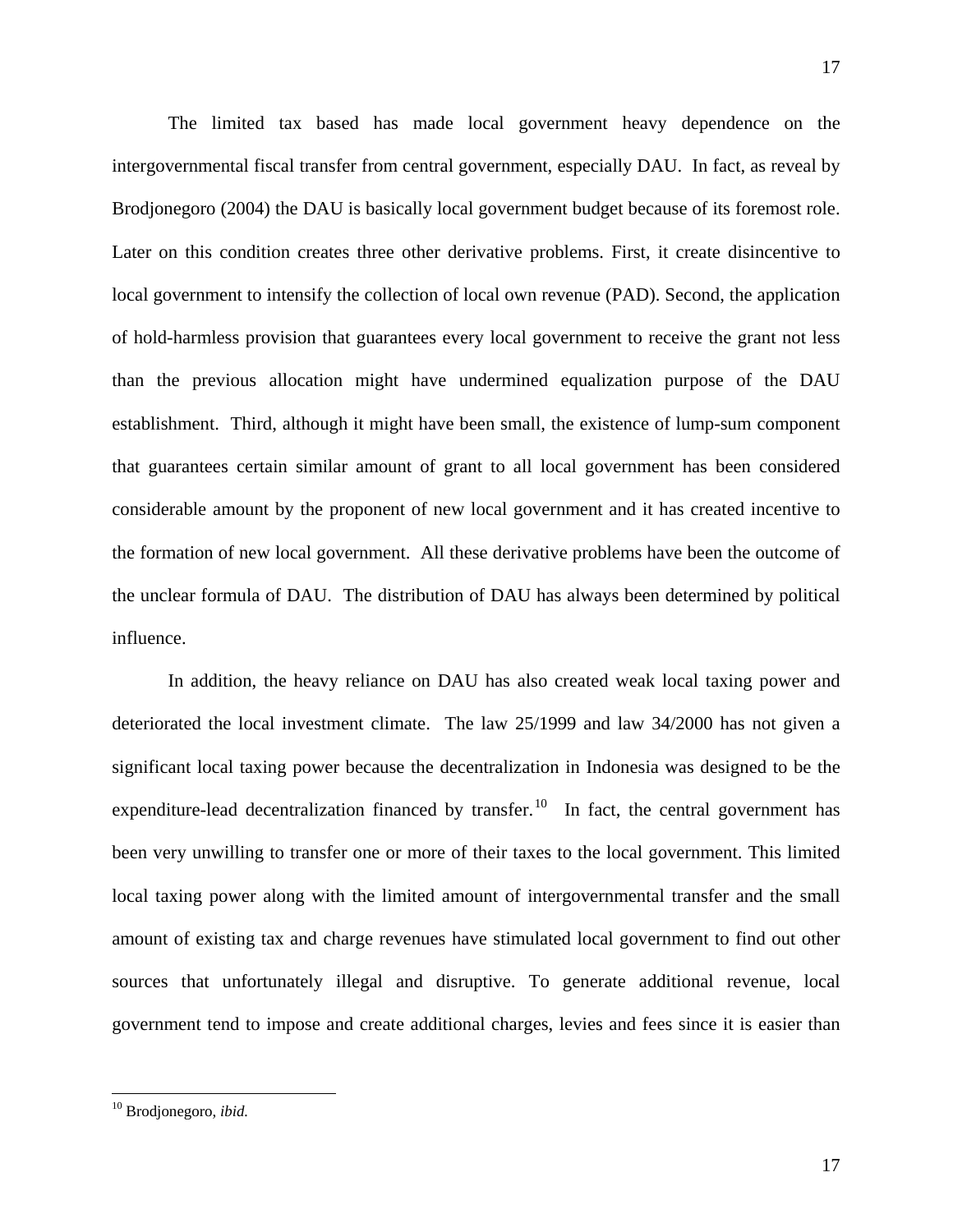<span id="page-19-0"></span>intensifying the collection of legal local taxes and charges revenue up to the optimal level through better local tax administration system and law enforcement.

 From another point of view, the creation additional charges, levies and fees is also seen as the local governments' reaction of the period of centralized government under new order. The authority to manage the local own source revenue (PAD) as one opportunity for local government to become "the master of its own domain".<sup>[11](#page-19-0)</sup> In fact, the local government thought that they were being control by central government since local government was tended to be treated just as "tools" of central government directives, without adequate capacity to implement their own power. However, these additional taxes unfortunately has become excessive and burdensome to local business and discouraged foreign investment.

 Ironically, at the same time the economic recovery is still slow. All these problems of post-crisis fiscal decentralization have to some extent has deterred economic recovery. While the obligation to allocate large amount of DAU has undermine central government capacity to stimulate economic growth and maintaining economic stability, limited amount of DAU compare to local government expenditure needs as result of transfer of central government personnel and function has also made the structure of local budget is usually dominated by routine expenditure instead of development expenditure. In addition, the repercussion effect between tax revenue and economic growth has also created concern on the sustainability fiscal.

 To solve the problems above, the government of Indonesia has tried to amend the Law 22/1999 and Law 25/1999 by issuing the Law 32/2004 and Law 33/2004. In these laws, the province has some authority to control the district government and there has also improvement in the amount of intergovernmental fiscal transfer and the improvement of formula to calculate the

<sup>&</sup>lt;sup>11</sup> Widjajanti I. Suharyo (2003). "Indonesia's Transition to Decentralized Governance: an Evolution at the Local Level." *SMERU Working Paper* (June).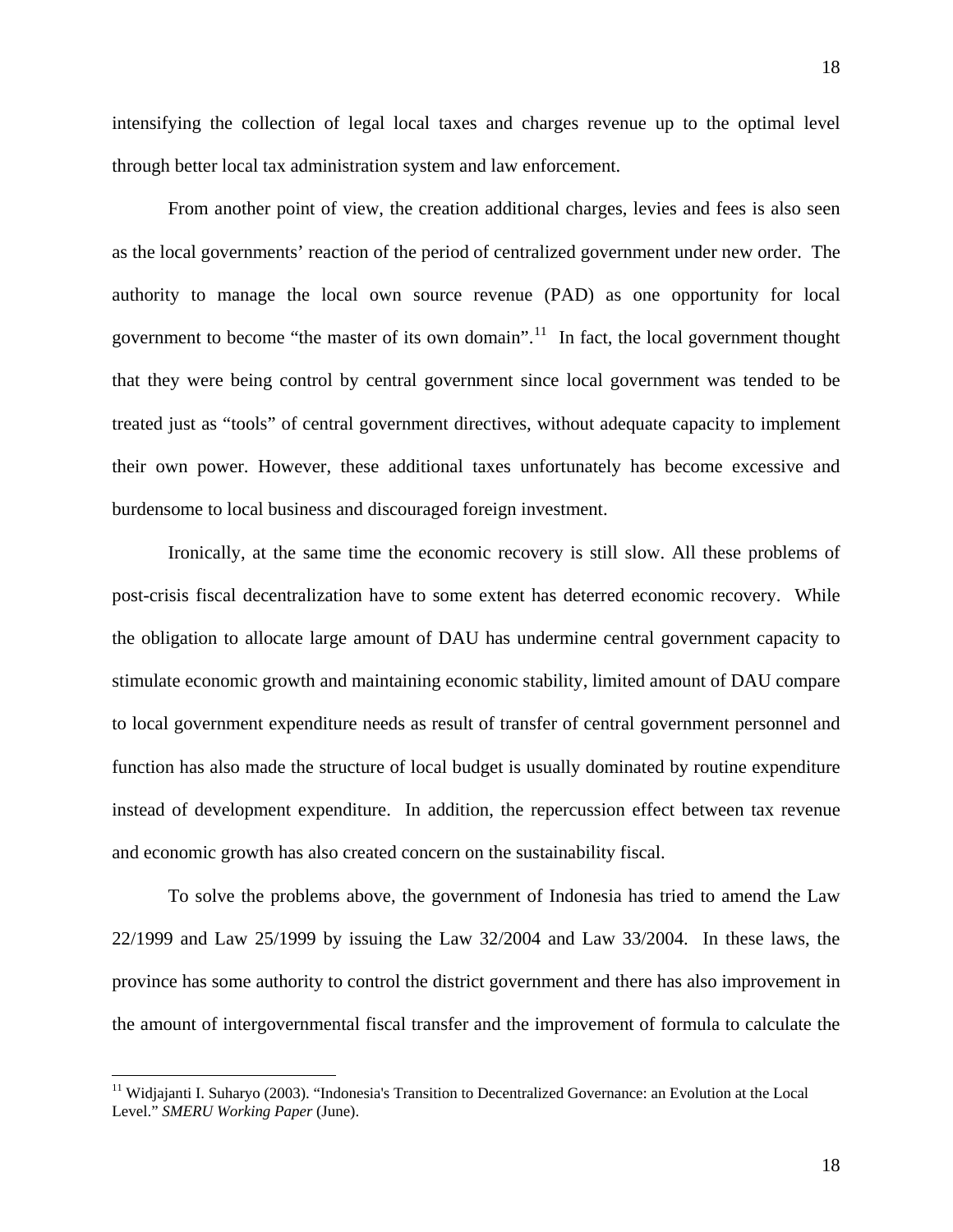intergovernmental fiscal transfer. However, the basic principle problems still remind. The division of central and sub-national functions is still unclear and there is still lack of coordination between central and sub-national government, and even among the institutions or department within the central government, such as the rivalry between ministry of finance and ministry of home affairs.

# **Discussion**

Three things summarize the changes in the Indonesian government institution after the crisis. First, the power structure moved from an executive to legislative heavy. Before 1997, the parliament was merely a rubber-stamp institution. More than 90 percent of its members were either appointed by the executive or members of the ruling party. The 1999 election brought a significant change in the power structure. The parliament now possesses a greater veto power and becomes more influential over a government policy or decision. Somehow, the swing of power structure is considered too radical because currently it makes the government system a presidential one with parliamentary logic.

Second, power concentration moved from a heavily concentrated to a fragmented one almost dramatically. Before 1997, power was concentrated in the executive, particularly around the president's inner circle. After the crisis, especially after the 1999 election, the multi-party system has made the power more fragmented. Fragmentation occurs not only within the parliament but also within the executive since the president needs to form a coalition cabinet to accommodate as many political interests as possible.

Third, due to decentralization, local governments now have more power. The democracy wave has disgraced the centralistic style of New Order and forced the new government to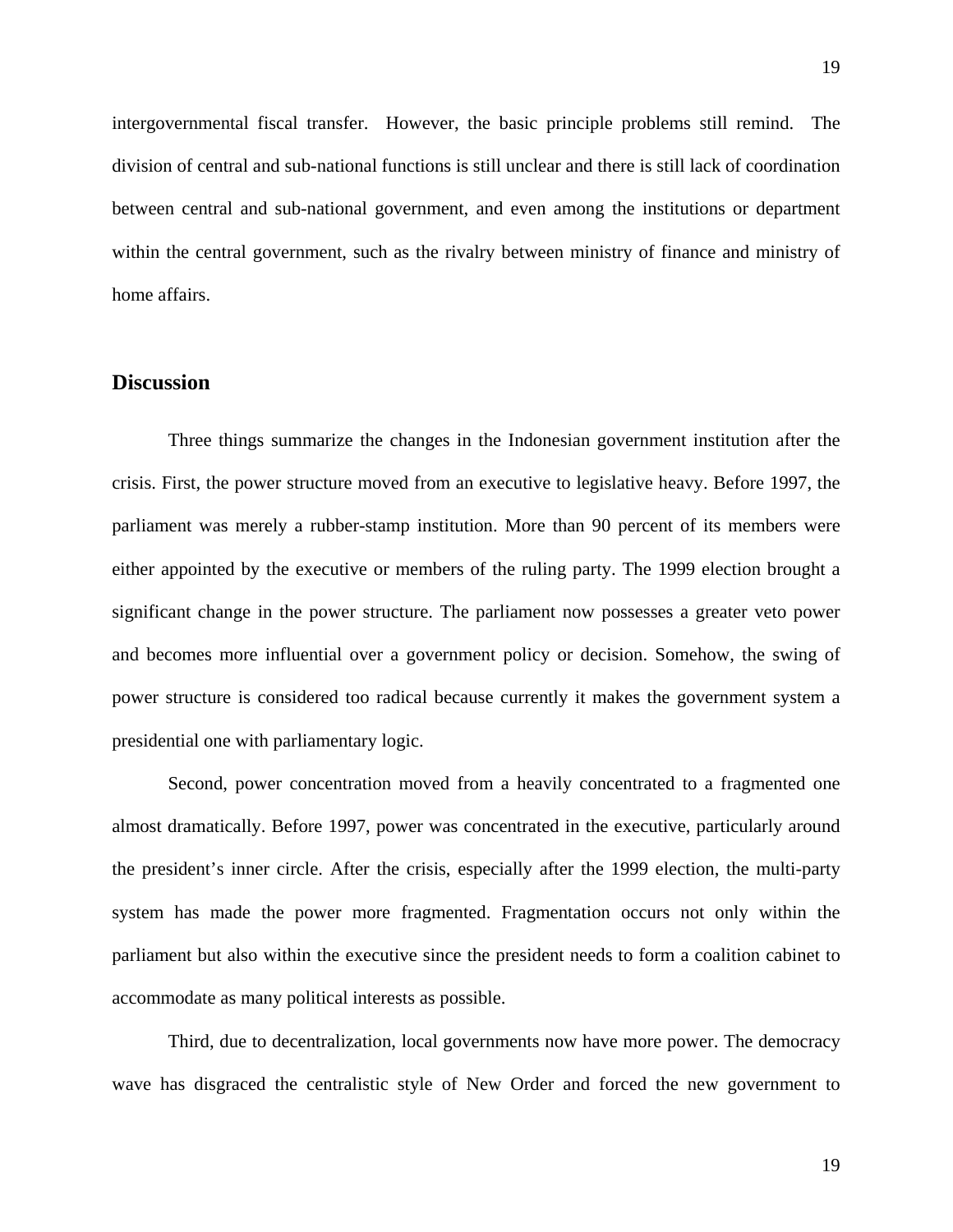<span id="page-21-0"></span>decentralize it political and fiscal authority. Unclear division of authority in the basic decentralization law and the strong resistance of local government to previous centralize regime has made local government feel free to determine their function and authority by themselves. The function could either be very extensive or very narrow. At the end, it may create dispute between central and local government, poor public service delivery and low economic growth.

What is the impact of this change in political landscape on the governance quality and, in the end, economic recovery? There are two competing arguments. The first set of arguments claim that concentrated decision-making powers are likely to "give rise to chronic problems and welfare loss, with citizens, investors, and foreign actors facing an uncertain and potentially volatile policy environment".<sup>[12](#page-21-0)</sup> Consequently, more functioning parliament, more fragmented, and more decentralized power should provide more check and balance mechanisms. This should create pressures for the government to be more transparent and accountable. Higher score of Indonesia's voice and accountability index since 1996 suggests that the political change has relatively successful in this sense.

On the other side of argument, democratic governments – the ones in which power are less concentrated and less centralized may also be inefficient. Democratic process can result in lengthy decision making process about important policies. Democratic governments are also vulnerable to public pressures favoring short-term public spending over longer-term investment. Meanwhile, stronger or authoritarian governments are more able to take difficult decisions in long-term national interests. This is often referred to as 'the authoritarian advantage.'

The other way to look at these contrasting views is to argue for a non-linear relationship between the institutional setting and governance problem. Both heavily concentrated and heavily fragmented types of government are likely to be seriously problematic. There is a certain level of

<sup>&</sup>lt;sup>12</sup> MacIntyre, Andrew (2003). The Power of Institutions. Ithaca and London: Cornell University Press, p. 29.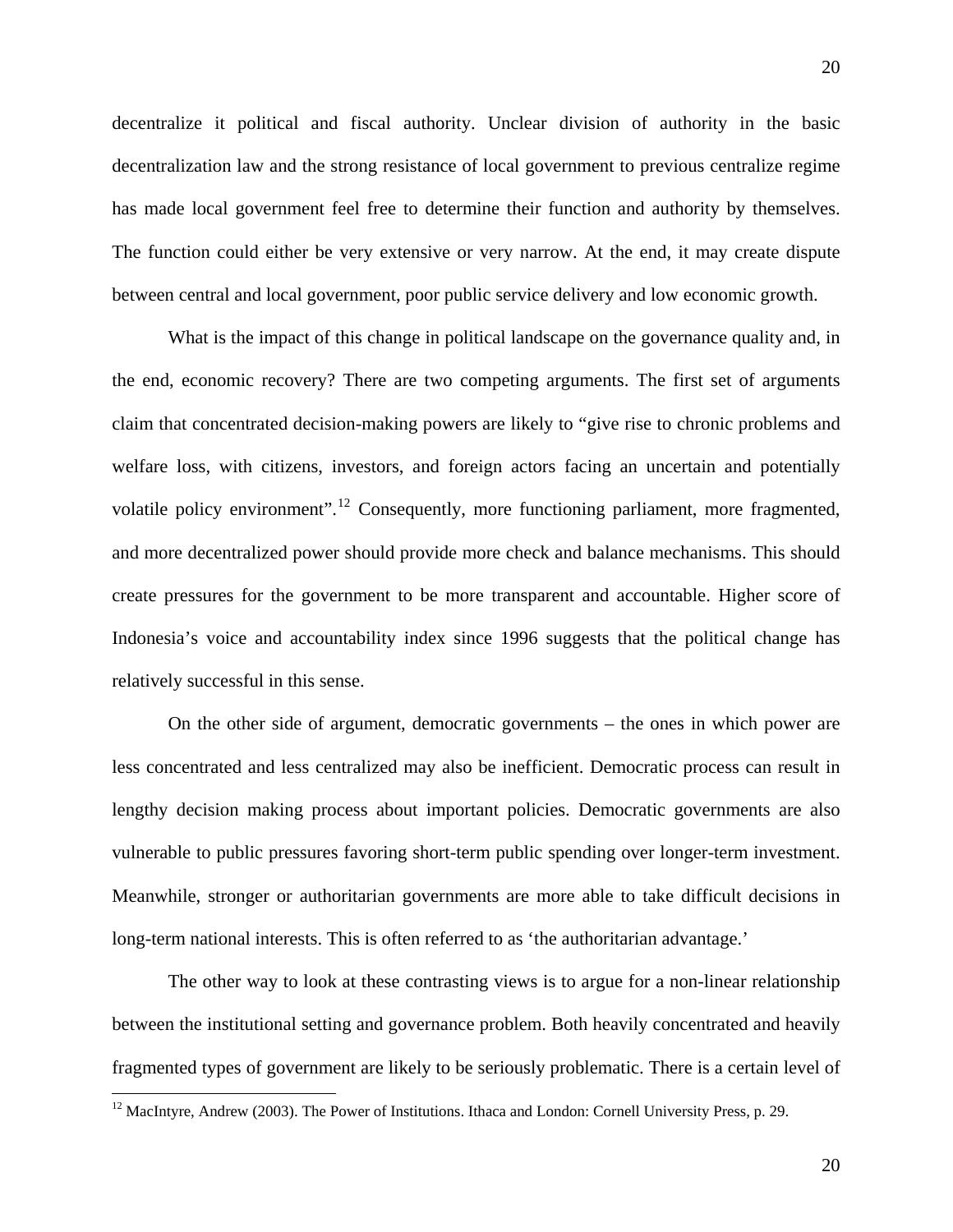<span id="page-22-0"></span>power concentration in which the potential governance problem can be minimized. MacIntyre refers to this view as the "power concentration paradox."<sup>[13](#page-22-0)</sup>

Figure 4 is a simplified illustration of the power concentration paradox. The existence of the 'optimal level of fragmentation' is more conceptual. As MacIntyre admitted, there is no theoretical basis to specify the inflexion point; a more realistic approach is to think it as a range rather than a specific point.<sup>[14](#page-22-0)</sup> Nevertheless, this view provides a reasonably good and realistic framework to explain the real life situation.

We can apply the power concentration paradox approach to provide a stylized explanation of the dynamics of institutional setting. Before the crisis, Indonesia was located in the far left of the horizontal axis, with high level of potential governance problem. The crisis drifted the country along the horizontal axis towards the extreme right. This extreme change means the potential of governance problem remains relatively at the same level, despite a more democratic political environment. The situation is illustrated by two dots along the curve in figure 4.

To go beyond theoretical discussion, next we shall present some case studies in which political fragmentation and decentralization created problems in the policy decision making.

#### *Privatization of State Owned Enterprises*

 Privatization of a long list of SOEs is part of the agreement with the IMF. This is perhaps the most sensitive economic reform program. Although the government has been relatively committed to implement the policy, rejection from the parliament and even within the government itself delayed the sale of several SOEs.

<sup>13</sup> MacIntyre, *ibid.* 14 MacIntyre, *ibid,* p.34.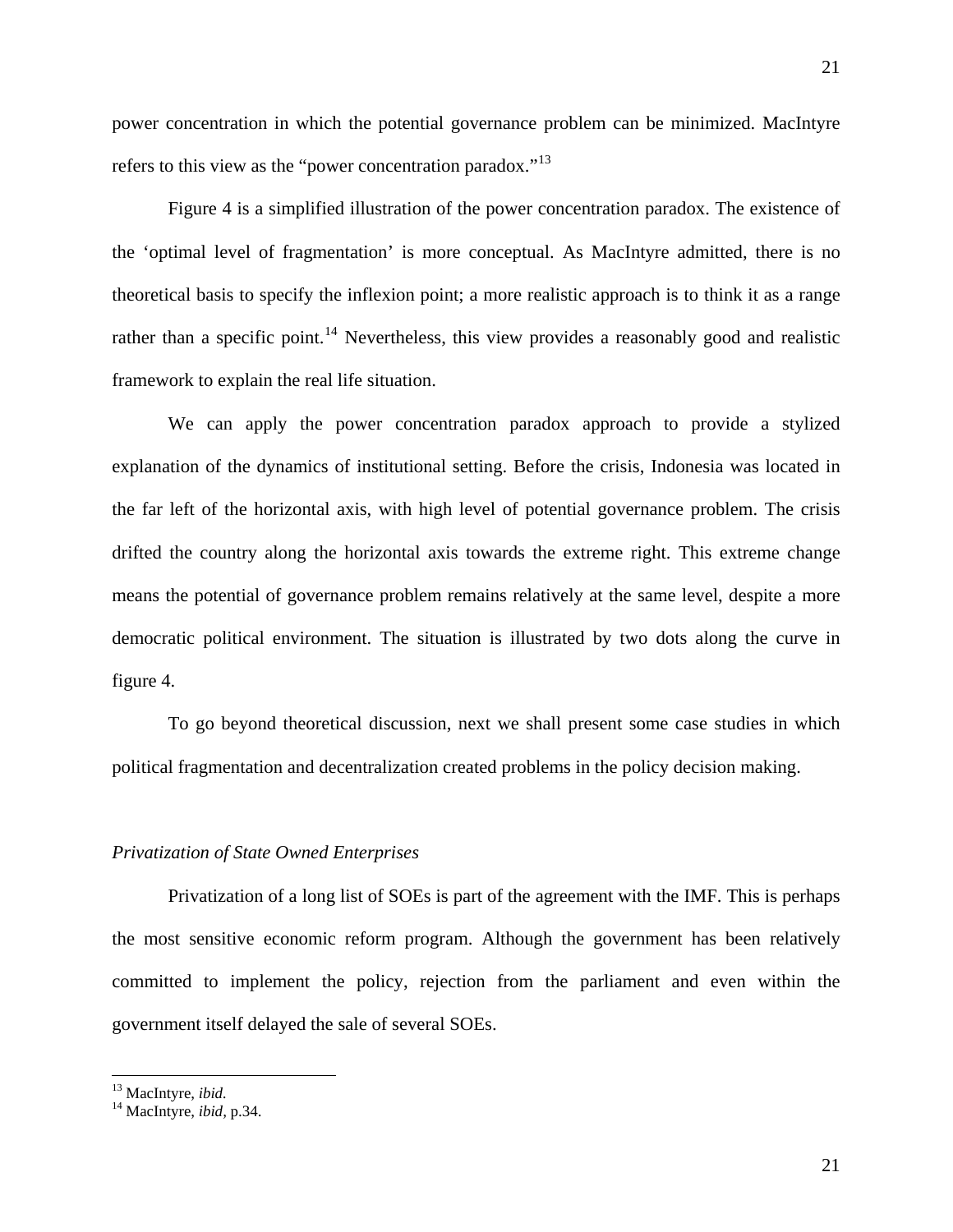There are some arguments against privatization. The first group of arguments claims that it is not the privatization per se that is problematic, but what motivated it. In an ideal situation, the primary objective of privatization is to increase the value of the enterprise. However, during the crisis the main objective has been to help financing government's budget deficit. Consequently, the government tended to sell the SOEs at lower prices than its potential value. A second group raised the nationalism issue. This group also criticized the decision to sell some 'strategic' enterprises such as state-owned telecom companies to foreigners because the country's secrecy could be at stake. A third group concerned the potential job loss that follows the sale of an SOE.

In many cases, oppositions to privatization had only successful in creating noises. To some extent they could cause delays. But an extreme case was the collapse of the deal between the government and Cemex, a Mexican cement producer, over the sale of PT Semen Gresik. The deal was finally collapsed because the local government and community of West Sumatra and Central Sulawesi rejected that local companies PT Semen Padang and PT Semen Tonasa, subsidiaries of PT Semen Gresik, were included in the deal. The government did not take a firm decision over this dispute. Instead, they revised the deal to exclude the local subsidiaries. Finally, after seven years of dispute and controversies, Cemex decided to sell their ownership at the local company and leave the country.

 There is also a fourth group who opposed the sale of a number of SOEs, not because they oppose privatization, but rather because they did not gain from the sales. These groups are legislative politicians from which the government had to get permission before any deals with potential investors were made. Although they did not lead the whole privatization process to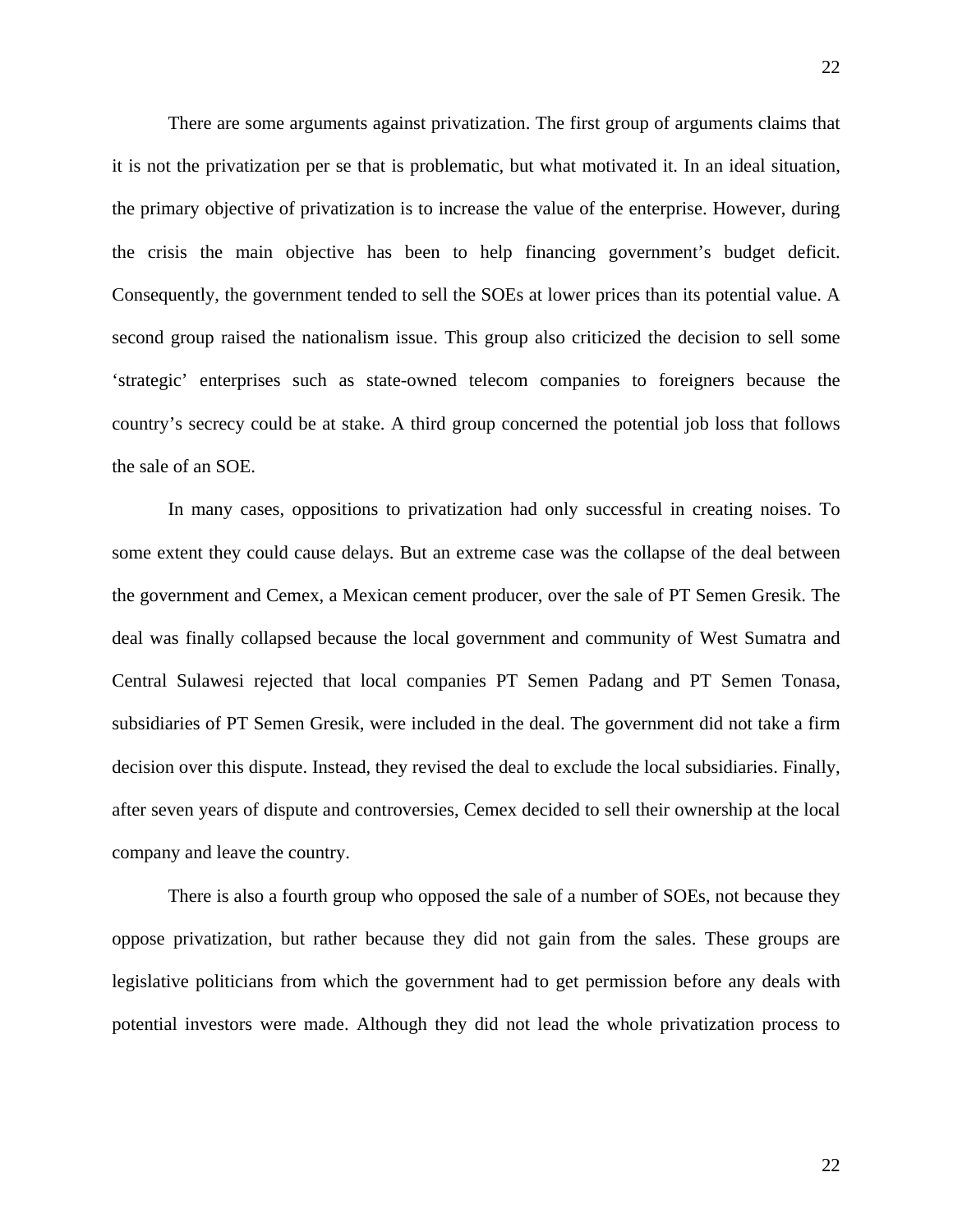<span id="page-24-0"></span>collapse, they were quite influential in delaying the sale of some companies, such as Indosat, the state-owned telecommunication company.

 The impact of those noises, delays, and scrapped transactions was lower international market confidence over the country's economy.

## *Local regulation and investment climate*

Since the introduction of decentralization, there has been a high increase in the number of local regulations. Regional Autonomy Watch (KPPOD) reported that an average more than 30 local regulations per year has been endorsed by local governments and most of these regulations are established to increase local governments' own sources of revenue.<sup>[15](#page-24-0)</sup> An estimation shows that around 60 percent of the new taxes and charges were executed without get review from central government, and thus in direct contradiction to law.[16](#page-24-0) Although Law 34/2000 restrained the establishment new local taxes and levies, it is difficult to overturn these taxes and levies since the process of regulation arrangement has been pass through the proper procedures and approved by local parliaments.

 These local taxes and levies have impeded the revival of regional economic activities and created high-cost economic. Around 40 percent of the newly formed revenue instruments were imposed on goods or factors in the primary sector<sup>[17](#page-24-0)</sup> while KPPOD has also reported that 85% of 5,140 companies surveyed answered that providing services to local government personnel accounted around 2-10 % of their production costs.<sup>[18](#page-24-0)</sup> Other study found that the "service fees"

<sup>&</sup>lt;sup>15</sup> KPPOD (2003). "Regional Investment Attractiveness: Business Perception", Jakarta: Komite Pemantauan Pelaksanaan Otonomi Daerah (KPPOD) and Asia Foundation.

<sup>&</sup>lt;sup>16</sup> Blane D. Lewis (2006). "Local Government Taxation: an Analysis of Administrative Cost Inefficency." Bulletin of Indonesian Economic Studies  $42(2):213-34$ .<br><sup>17</sup> Lewis. *ibid.* 

<sup>&</sup>lt;sup>18</sup> KPPOD, *ibid.*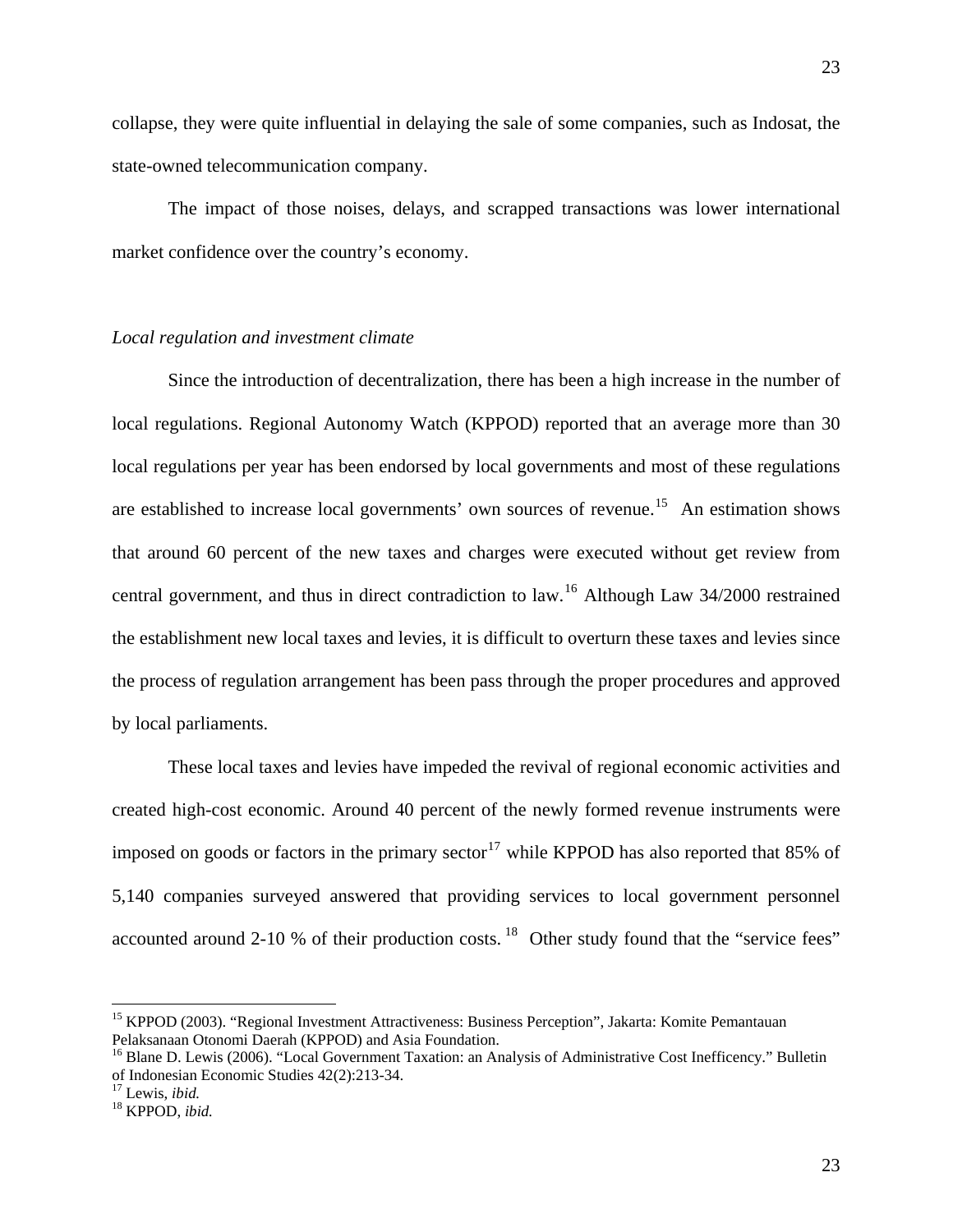<span id="page-25-0"></span>for local government personnel was also present in the new order era and the companies embodied these fees in their cost calculation, the problem is not on whether the 2-10% of cost is huge or not.<sup>[19](#page-25-0)</sup> The eventual problems is indeed more on unlimited amount of the service fees imposed by local government employees, security allowances that demanded by military/police that makes companies difficult to calculate the predictable cost calculations.

## *Controlling corruption*

 $\overline{a}$ 

The 1998 economic crisis has not only stimulate decentralization but also raised the issue on the controlling the corruption. Most people in Indonesia believe that the centralistic style of Soeharto regime and the cost of corruption have finally culminated in the economic crisis. These public perceptions have forced the politicians to incorporate regional autonomy and the fighting of corruption as the important part of Indonesia's official reform. On the political side, the decentralization law was also stimulated by the popular public belief to decrease corruption in the central government. $^{20}$  $^{20}$  $^{20}$ 

However, decentralization really will reduce the corruption and increase economic growth? If decentralization is carried out properly, it will not only enhance public participation, but also national's political unity and economic efficiency. Yet, if it is accomplished poorly, it may create macro volatility, rather than less corruption and the fall down of social safety net. There has been two competing argument on the relation between corruption and economic efficiency. On one hand, the first view argues that in order to avoid bureaucratic red tape, corruption is needed to enhance economic efficiency because it operates as lubricate money. On

<sup>&</sup>lt;sup>19</sup> Kazuhisa Matsui (2005). "Post-Decentralization Regional Economies and Actors: Putting the Capacity of Local Government to the Test." The Developing Economies 43 (1): 171-89.

<sup>&</sup>lt;sup>20</sup>Ari Kuncoro (2002). "The New Laws of Decentralization and Corruption in Indonesia:

Examination of Provincial and District Data." European Regional Science Association (ERSA) Conference Papers 2.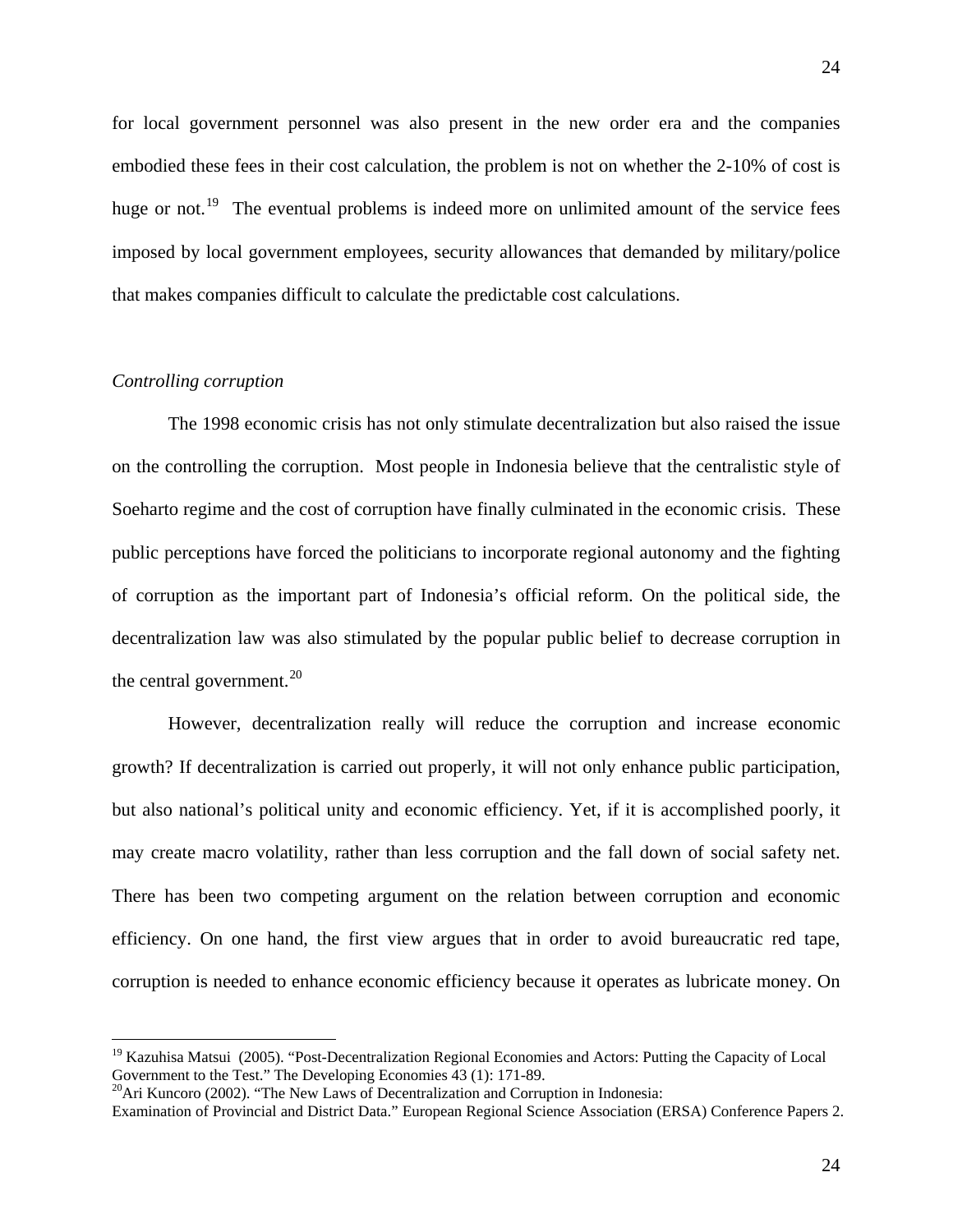<span id="page-26-0"></span>the other hand, the second view argues that because of the bureaucrats' unrestricted power on the regulation, the deadweight of regulatory burden may endogenously, instead of exogenous, set by corrupt bureaucrats so that they are able to arrange the structure and the magnitude of aggravation on firms to extract maximum bribe possible.<sup>[21](#page-26-0)</sup>

In the past, corruption was moderate-high. But it was more centralized and predictable. Hence it did not create too much problem for business climate. The negative impact of corruption was lesser in the condition of centralized political systems like in the new order period than in the system where the power and authority are fragmented.<sup>[22](#page-26-0)</sup> The important feature of corruption in Indonesia was that the whole power structure including government employees was constructed base on the patron-client relationship, especially around the Soeharto families and his cronies. Here, the government personnel allowance and their performance appraisal is mainly determined by the discretion of superiors, and thus emerging the network of patronage and personal loyalty.

Although this structure generated a persistent corruption, the economic growth during the new order period was high. This might happen because the condition of political stability at that time was able to create certainty for business activities. Most costs related with corruption and bureaucratic red tape could be foreseen and measured as part of transaction cost. In addition, to reduce business uncertainty from harassment of lower level bureaucrats, businessmen have tried to involve Soeharto's children in numerous private businesses or other families of importance figures, such as governors and local military commanders. $^{23}$  $^{23}$  $^{23}$ 

 $21$  Kuncoro, *ibid.* 

<sup>&</sup>lt;sup>22</sup> Natasha Hamilton-Hart (2001). "Anti-Corruption Strategies in Indonesia." Bulletin of Indonesian Economic Studies 37(1):65-82.

<sup>23</sup> Kuncoro, *ibid.*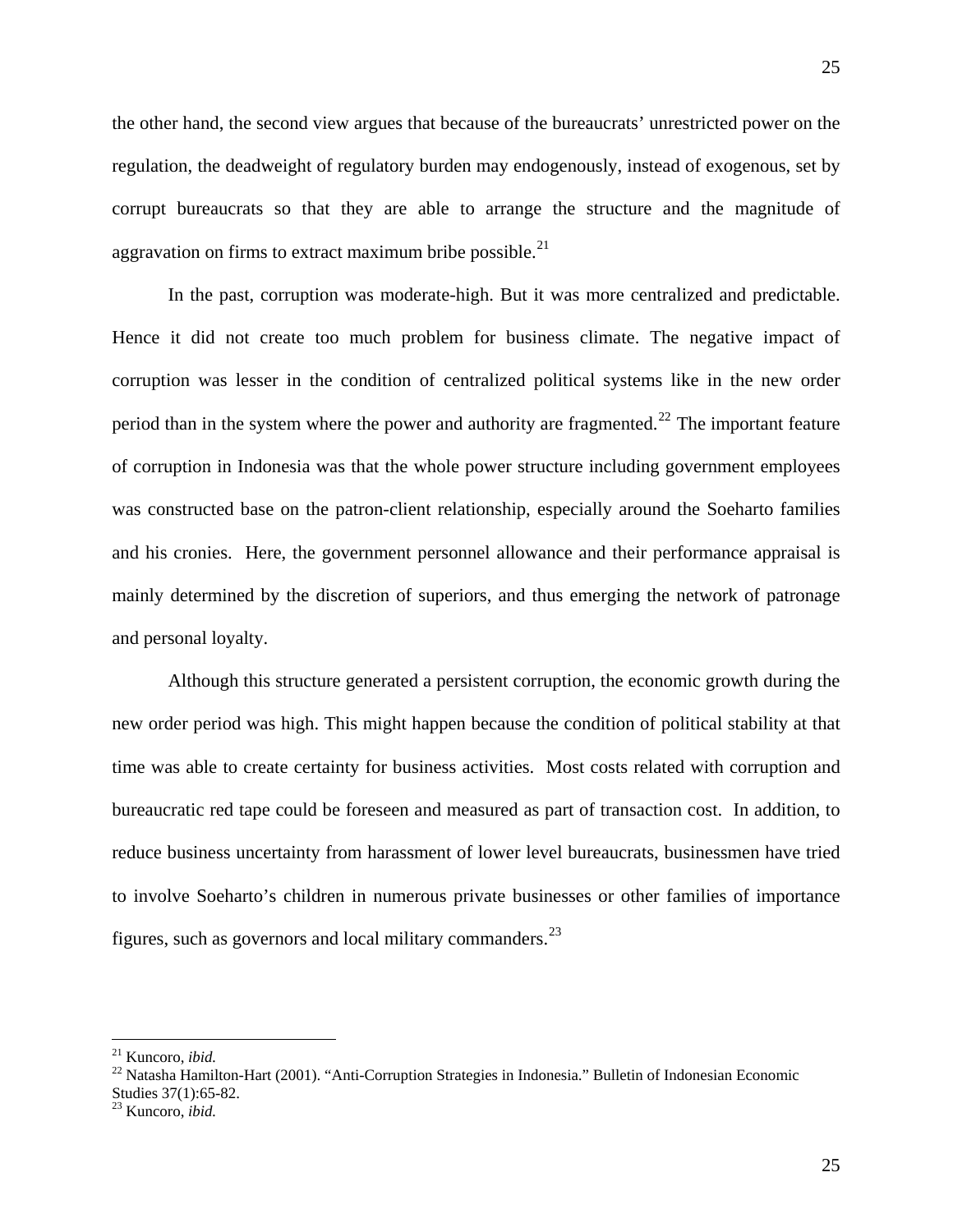<span id="page-27-0"></span>After the crisis, corruption has been more decentralized, less certain, and involves more players (politicians, political party). As explain above, decentralization has granted more authority and opportunity to local governments to create many new local regulations. This regulations—licenses and levies—imposed by local government bureaucrats has stimulated bribes by firms in Indonesia.<sup>[24](#page-27-0)</sup> While this new regulations may either reduce or increase transaction firm depending on the local government behavior, the business uncertainty was in fact increased after the implementation of decentralization.<sup>[25](#page-27-0)</sup> As a result, Business players need to pay more but can not approximate the costs since the new regulations are very numerous and its involves not only central government bureaucrats, but also local government official, politicians and political parties as well.

# **Concluding remarks**

 The 1997 economic crisis has created a new institutional setting and political landscape. The democratic transition has both the positive and negative sides for the country in delivering economic reforms. In the short and medium term, the challenge for the new government is to minimize the cost of democratization so the speed towards full economic recovery does not have to be at stake. In the longer term, the challenge is how to make the democratic political institution more favorable to equality and better distribution of economic development.

<sup>&</sup>lt;sup>24</sup> J. Vernon Henderson, and Ari Kuncoro (2004). "Corruption in Indonesia." NBER Working Papers Series 10674.

<sup>25</sup> Kuncoro, *ibid.*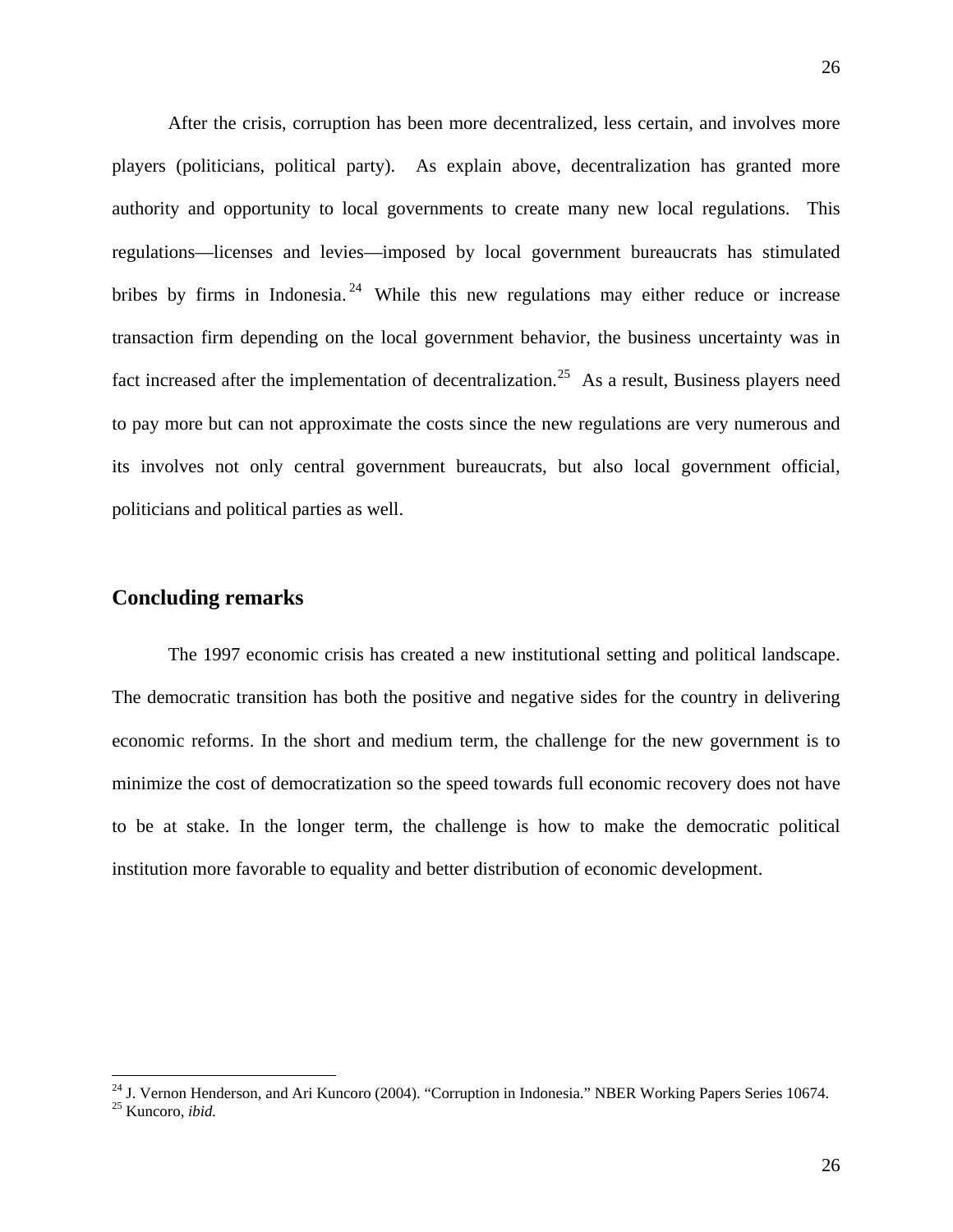# **References**

- Alm, James, Robert H. Aten and Roy Bahl (2001). "Can Indonesia Decentralize Successfully? Plans, Problems and Prospects." *Bulletin of Indonesian Economic Studies* 37(1):83-102.
- Anggoro, Kusnanto (1999). "Bringin the Power Back to the People: Reflections on the People's Consultative Assembly (1999-2004)." *The Indonesian Quarterly* XXVII(4):301-6.
- Asanuma, Shinji, and Bambang Brodjonegoro (2003),"Indonesia's Decentralization Policy : Origins, Issues, and Prospects", presented at *the International Symposium on Indonesia's Decentralization Policy : Problems and Policy Directions*, Hitotsubashi University, Tokyo.
- Brodjonegoro, Bambang (2004). "Three Years of Fiscal Decentralization in Indonesia: Its Impacts on Regional Economic Development and Fiscal Sustainablitiy." presented at *the International Symposium on Fiscal Decentralization in Asia Revisited*, Hitotsubashi University, Tokyo.
- CSIS (2004a). "2004 General Elections: Complexities and Prospects." *The Indonesian Quarterly* XXXII(1):19-31.
	- ——— (2004b). "Challenges to the New Governmen." *The Indonesian Quarterly* 32(4):328-40.
- Deutser, Paul (2002). "Survey of Recent Development." *Bulletin of Indonesian Economic Studies* 38(1):5-37.
- Dick, Howard (2001). "Survey of Recent Development." *Bulletin of Indonesian Economic Studies* 37(1):7-42.
- Djadijono, M. (2001). "The Impeachment of President Wahid and the Emergence of Mega-Hamzah Leadership." *The Indonesian Quarterly* XXIX(2):119-31.
- Fane, George (2003). "Change and Continuity in Indonesia's New Fiscal Decentralization Arrangements." *Bulletin of Indonesian Economic Studies* 39(2):159-76.
- Hamilton-Hart, Natasha (2001). "Anti-Corruption Strategies in Indonesia." *Bulletin of Indonesian Economic Studies* 37(1):65-82.
- Henderson, J. Vernon, Ari Kuncoro (2004). "Corruption in Indonesia." *NBER Working Papers Series* 10674.
- Hofman, Bert and Kai Kaiser (2002). "The Making of the Big Bang and its Aftermath: A Political Economy Perspective." Paper presented at "Can Decentralization Help Rebuild Indonesia?" Georgia State University, May 1-3 2002, Atlanta, Georgia.
- Kaufmann, Daniel, Aart Kraay and Massimo Mastruzzi (2005). "Governance Matters V: Governance Indicators for 1996-2005". World Bank Policy Research September 2006.
- KPPOD (2003). "*Regional Investment Attractiveness: Business Perception*", Jakarta: Komite Pemantauan Pelaksanaan Otonomi Daerah (KPPOD) and Asia Foundation**.**
- Kuncoro, Ari (2002). "The New Laws of Decentralization and Corruption in Indonesia:

Examination of Provincial and District Data." *European Regional Science Association (ERSA) Conference Papers* 2.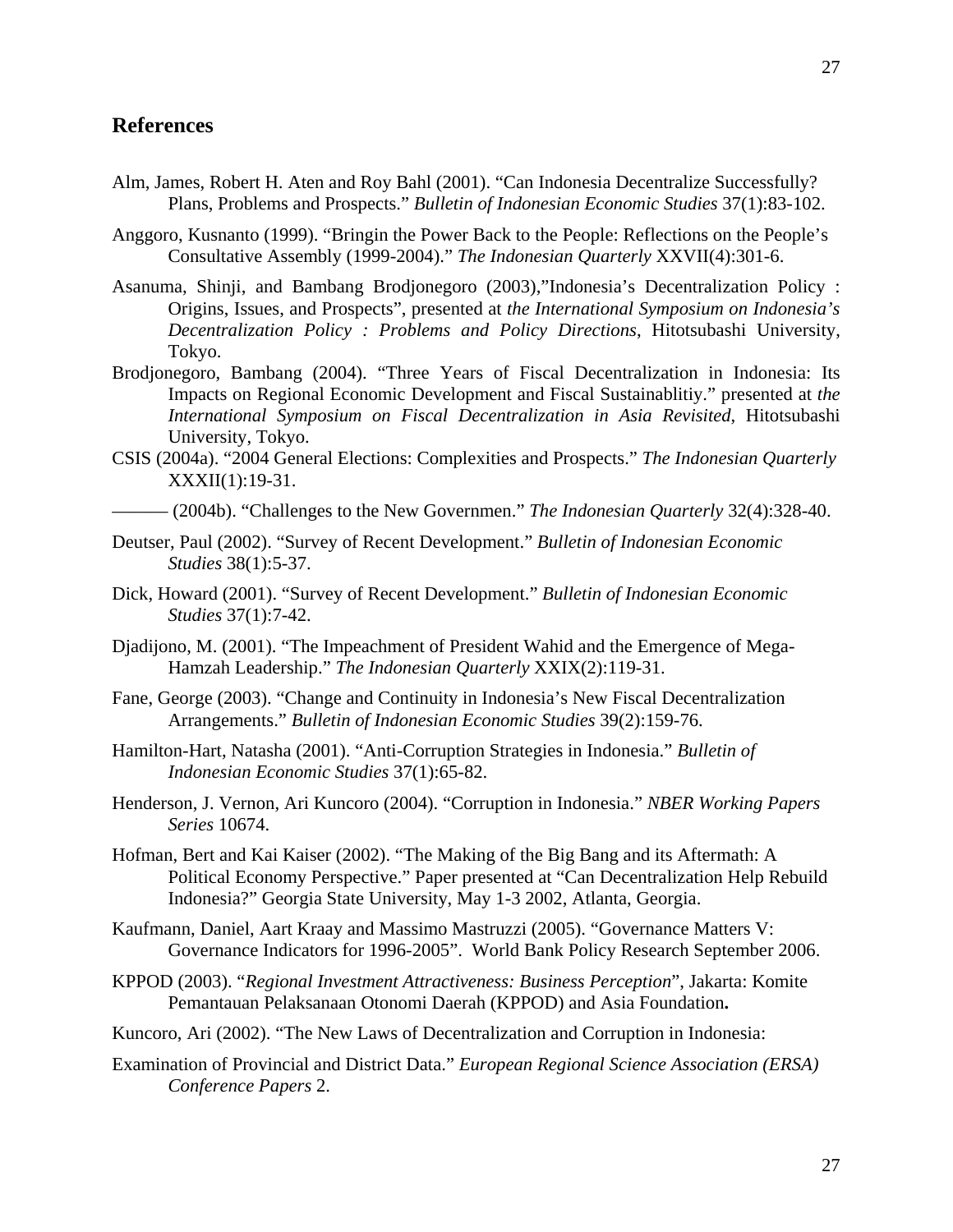- ——— (1999). "The 1999General Elections." *The Indonesian Quarterly* XXVII(2):98-108.
- Lewis, Blane D. (2003). "Tax and Charge Creation by Regional Governments: Estimates and Explanations." *Bulletin of Indonesian Economic Studies* 39(2):177-92.
- Lewis, Blane D. (2006). "Local Government Taxation: an Analysis of Administrative Cost Inefficency." *Bulletin of Indonesian Economic Studies* 42(2):213-34.
- MacIntyre, Andrew (2003). *The Power of Institutions.* Ithaca and London: Cornell University Press.

——— (1990). *Business and Politics in Indonesia,* Syndey: Allen&Unwin.

- Matsui, Kazuhisa (2005). "Post-Decentralization Regional Economies and Actors: Putting the Capacity of Local Government to the Test." *The Developing Economies* 43 (1): 171-89.
- Perdana, Ari A. (2001). "Peranan 'kepentingan' dalam mekanisme pasar dan penentuan kebijakan ekonomi di Indonesia." *CSIS Working Paper* No. WPE061.
- Robison, Richard (1990). *Power and Economy in Suharto's Indonesia,* Manila: Journal of Contemporary Asia Publisher.
- ——— (1986). *Indonesia: The Rise of Capital,* Sydney: Allen&Unwin.
- Sherlock, Stephen (2002). "Combating Corruption in Indonesia? The Ombudsman and the Assets Auditing Commission." *Bulletin of Indonesian Economic Studies* 38(3):367-84.
- Silver, Christopher, Iwan J. Azis and Larry Schroeder (2001). "Intergovernmental Transfers and Decentralization in Indonesia." *Bulletin of Indonesian Economic Studies* 37(3):343-62.
- Soesastro, Hadi, Haryo Aswicahyono and Dionisius A. Narjoko (2006). "Economic Reforms in Indonesia after the 1997/98 Economic Crisis." Paper presented at the conference on 'Microeconomic Foundations of Economic Performance in East Asia,' Manila, November 23-24, 2006.
- Soesastro, Hadi (1999). "The 1999 Election and Beyond." *Bulletin of Indonesian Economic Studies* 35(2):139-46.
- Suharyo, Widjajanti I. (2003). "Indonesia's Transition to Decentralized Governance: an Evolution at the Local Level." *SMERU Working Paper* (June).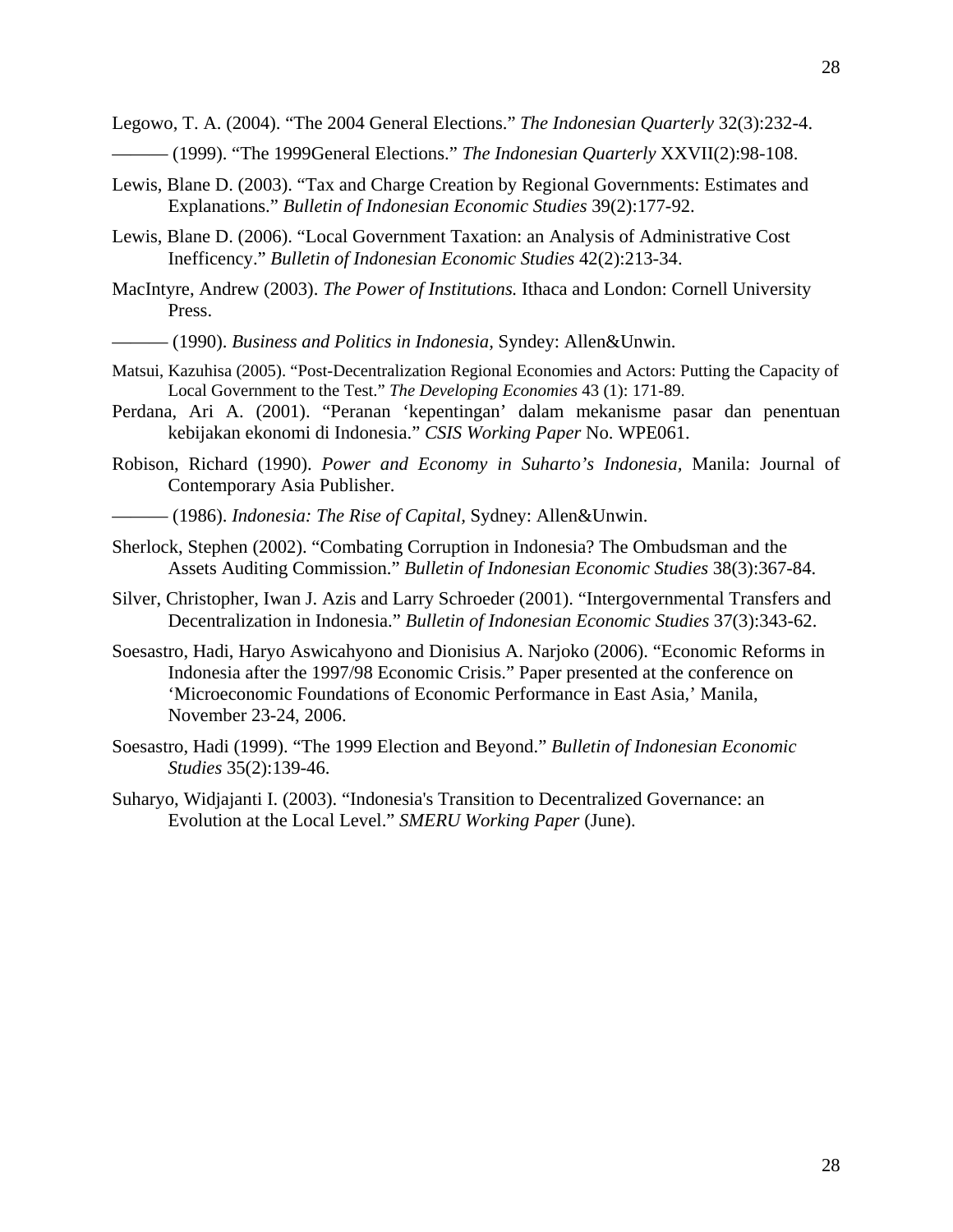

**Framework of analysis** 





# **Indonesia: Indicators of Governance Quality, 1996-2005**



Source: World Bank's Governance Indicator (Kaufman, Kraay and Mastruzzi 2005). Data available on http://www.worldbank.org/wbi/governance/excelgraphs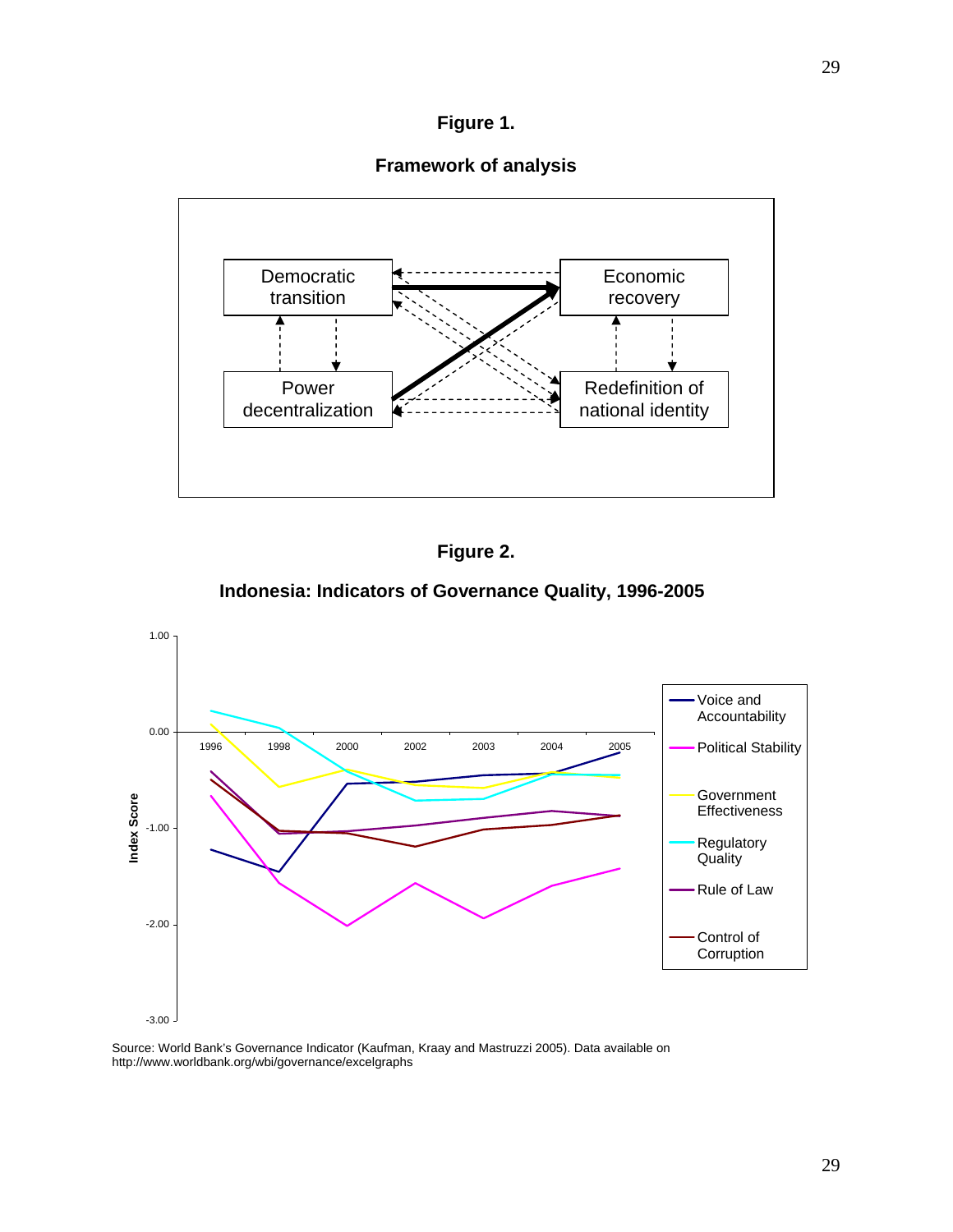



# **Comparison of various governance indicators, 1998 and 2005**

Source: World Bank's Governance Indicator (Kaufman, Kraay and Mastruzzi 2005). Data available on http://www.worldbank.org/wbi/governance/excelgraphs. Note: blue dots represent the indicators in 2005. Black dots represent the indicators in 1996.